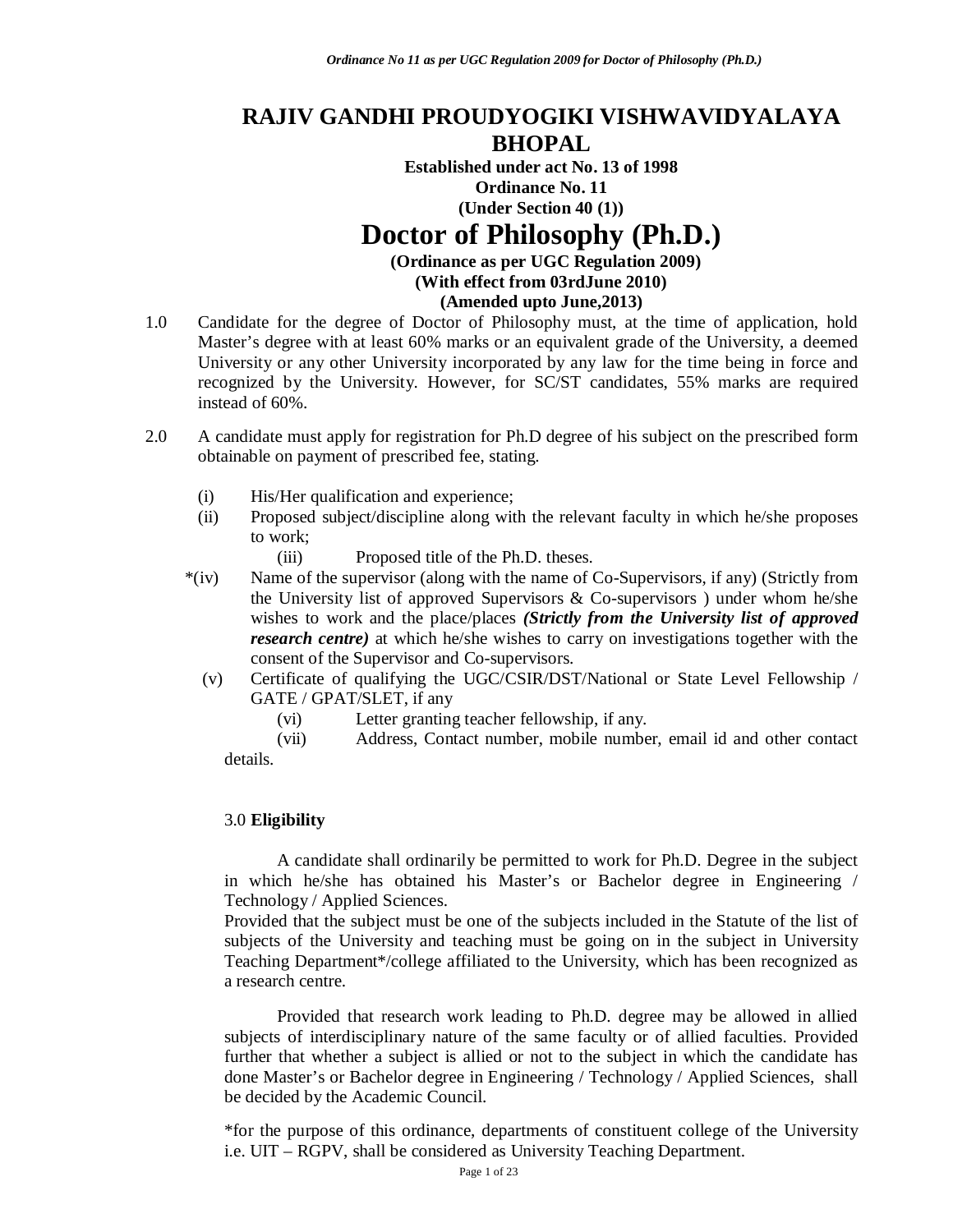### **4.0 Availability of seats.**

The number of seats available for admission to Ph.D. programme shall be decided and notified by the University on its website and/or by advertisement, which shall be decided on the following basis :-

- (i) A supervisor shall not have at any point of time, more than 08 Ph.D. Scholars as supervisor and 06 Ph.D. Scholars as co-supervisor in case of a Professor and 06 Ph.D. Scholars as supervisor and 05 Ph.D. Scholars as co-supervisor in case of others, in any universities in India and abroad. For that supervisor have to submit undertaking regarding total number of candidates he is supervising.
- (ii) The seats available with the supervisor should be manageable for him/her and also manageable for the concerned research centre.

#### 5.0 **Admission Procedure**

- (1) The admissions shall be made by the University, through an Admission Committee, consisting of :-
	- (i) Dean of faculty Chairman.
	- (ii) One of the Head of University Teaching Departments / Professor / Associate Professors, nominated by the Kulpati.
	- (iii) One of the BoS Chairman of the faculty concerned nominated by the Kulpati.

The above members shall be nominated for a year by the Kulpati before the process of admission starts. The committee may be assisted by a suitable number of teaching and non-teaching staff of the University.

The functions of the Admission Committee shall be as follows:-

- (i) To prepare panel of names of paper-setters in various subjects and submit them to the University.
- (ii) To arrange for entrance test.
- (iii) To arrange for interview.
- (iv) To announce the names of candidates admitted along with subject, place of research work, name of supervisor and tentative title of the thesis.
- (v) To resolve problems, if any.
- \*(2) (A) **Preference will be given to the** candidates who have qualified the UGC/ CSIR/ DST/ National/ State Level Fellowship or GATE/ GPAT/ SLET/**Teacher fellowship.**
	- \*(B) All candidates shall be admitted through an entrance test *and interview* conducted by the University.
- (3) Admissions shall be made twice in an academic session, dates for which shall be notified by the University. Left over candidates may be considered for admission in May-June next year, so that the second admission process is completed before July. If there are no left over candidates in a subjects and seats have become available, then fresh- applications may be invited by a notification. The same procedure shall be adopted for these applicants as was adopted for the admitted candidates.

#### 6.0 **Entrance test**

The entrance test for enrolling into Ph.D programme shall be conducted and the date and place of which shall be announced in the notification by the University.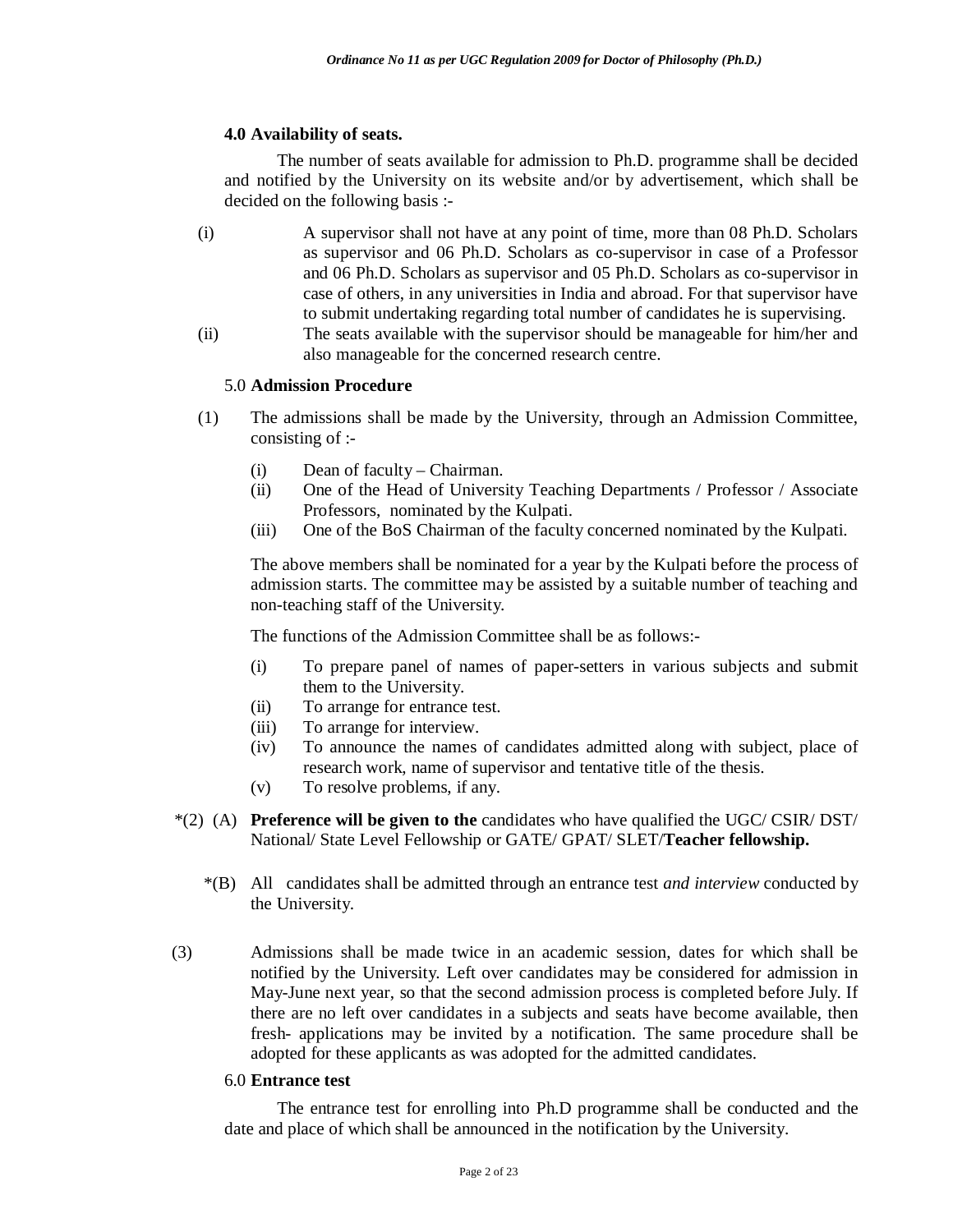The entrance test shall be conducted for each subject separately. The syllabus for which shall be notified by the University. The duration of test shall be of two hours.

#### 7.0 **Interview and Allotment**

- (1) Each student shall have to appear in an interview. The interview board shall consist of the following members:-
	- (i) Vice Chancellor or his Nominee Chairman
	- (ii) Dean of faculty.
	- (iii) One of the Chairman (BOS) to be nominated by the Kulpati.
	- (iv) Head of University Teaching Departments/ Professor / Associate Professors, nominated by the Kulpati.
	- (v) One of the recognized supervisors in the University Teaching Department in the subject to be nominated by the Kulpati.
	- (vi) One subject expert to be nominated by the Kulpati.

One third of the total members shall complete the quorum. If the Dean of faculty is not available, the Kulpati may then appoint a Senior Professor of any University Teaching Department as chairman.

Note :-No T.A. and D.A. shall be payable to candidate for attending the interview.

- (2) The interview shall be conducted in the University Teaching Department. For subject, in which there is no University Teaching Department, the interview shall be conducted at a place in the University premises, fixed by the University for this purpose.
- (3) The candidates shall be called for interview in the following order:-
	- (i) Candidates who have qualified UGC/CSIR/DST/National or State level fellowship examination /GATE/GPAT/SLET.
	- (ii) Candidates who have been granted teacher fellowship.
	- (iii) Candidates according to merit list of the entrance examination.
- (4) At the time of interview, the candidates are expected to discuss their research interest/ area, choice of supervisors and co-supervisors (if any), and the proposed title of the thesis.

\*\* The weightage of the interview marks shall be twenty percent where as sixty percent weightage shall be given to the written entrance exam conducted as per para 6.0 and remaining twenty percent weightage shall be given to aggregate of qualifying PG examination. *Each candidate required to obtain 50% of marks of total weightage percentage for admission*.

- (5) The allotment board then shall finalize the list of the names of the candidates admitted to the Ph.D. in the concerned subject.
	- (a) The candidates in category (i) of sub-para 7 (3) above shall be admitted first., secondly the candidates in category (ii) shall be admitted and subsequently candidate in the category (iii) shall be admitted in that order. In these categories, if there are more than one candidate having equal marks, then merit shall be decided according to the percentage of marks at the qualifying PG examination.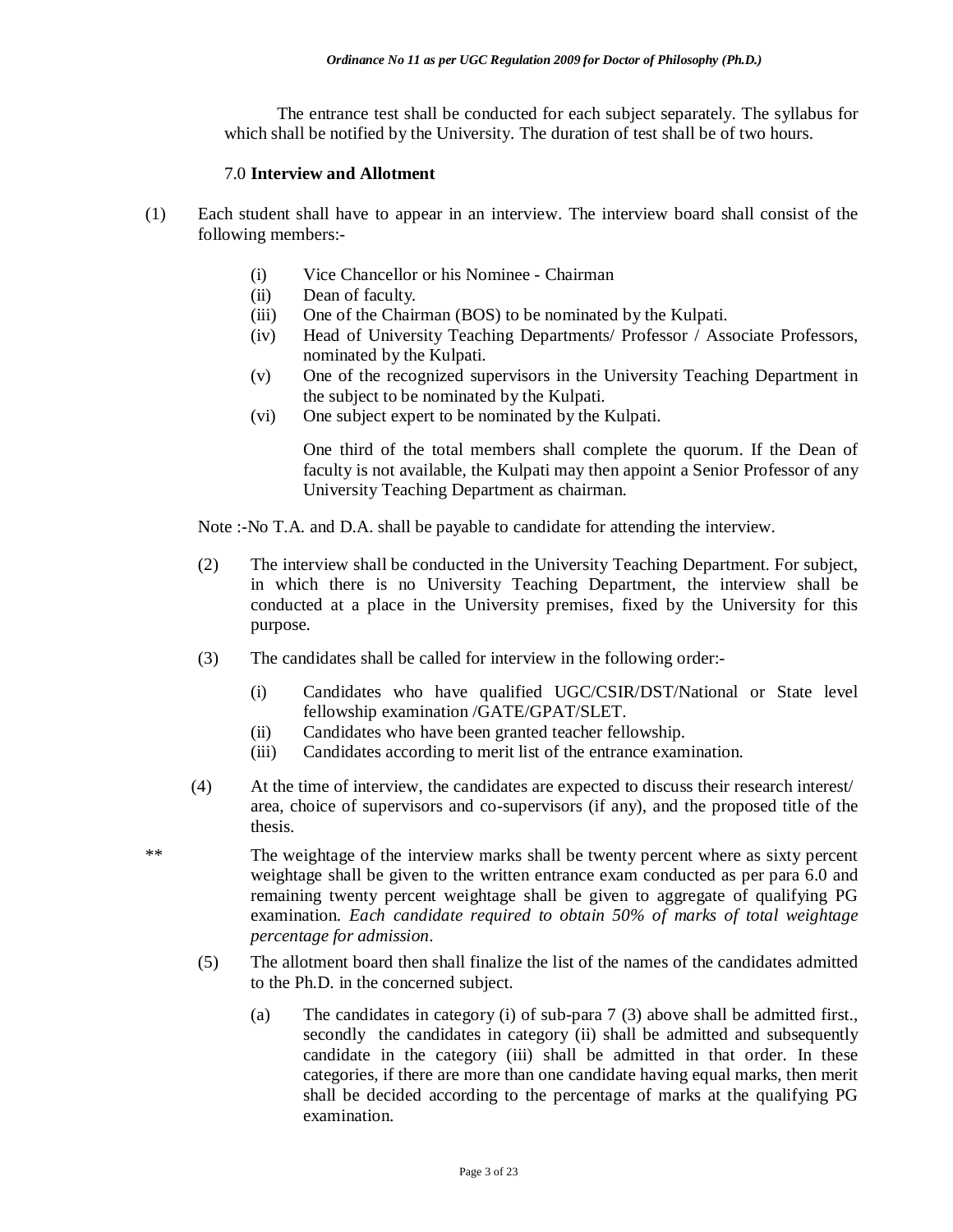- (b) As far as possible, the allotment board shall allot the preferred place of research work and the preferred supervisor and co-supervisor, if any, and shall also approve the proposed title of the thesis (however, the candidate may change title of his/her thesis, after prior approval by Research Degree Committee (RDC)). The candidate may, however, be allowed to take another chance for allotment in next admission process if he does not want to change the preferences in the first instant.
- (6) The admission process must be completed by the last date for admission decided by the University for the Doctoral Courses.
- (7) A merit list shall be prepared on the basis of entrance test and interviews as mentioned in para 7 (4) and shall be declared as the result of the entrance examination by the Registrar..

#### 8.0 **Fees**

- (a) Registration fee for Ph.D. programme is to be paid to the University at the prevalent rates as announced by the University from time to time.
	- (b) The following is the first installment of fees payable to the research centre :-
	- (i) Tuition fee for six months
	- (ii) Library fee for six months
	- (iii) Library caution money payable once only and refundable
	- (iv) Laboratory fee for six month (for research scholars where laboratory work is involved)
	- (v) Laboratory caution money payable once only and refundable.
	- (vi) Identity card fee.
	- (vii) Development fee (one time)
- (c) The first installment of university Library fee along with caution money shall be as follows :-
	- (i) University Library fee for six months
	- (ii) University Library caution money payable once only and refundable.

The fees mentioned in para (b) and (c) above will be as prescribed by the University from time to time.

> The other installments of the six monthly fees shall be paid till the student submits Ph.D. thesis.

#### **9.0 Course work**

- (1) After having been admitted, each Ph.D. student shall be required to undertake course work. The duration of the course shall be two semester for all Candidates. The course work shall be treated as pre Ph.D. preparation. It shall include,
	- i. Semester one shall comprise of a course on research methodology which shall include quantitative methods and computer applications etc. and one of the elective suggested by supervisor/ co supervisor.
	- ii. In second semester, the candidate has to choose two electives with the consent of his/her allotted supervisor/co-supervisor. A review or survey of the published research in the relevant field shall be submitted to the supervisor/cosupervisor for which supervisor/co-supervisor shall evaluate the review report.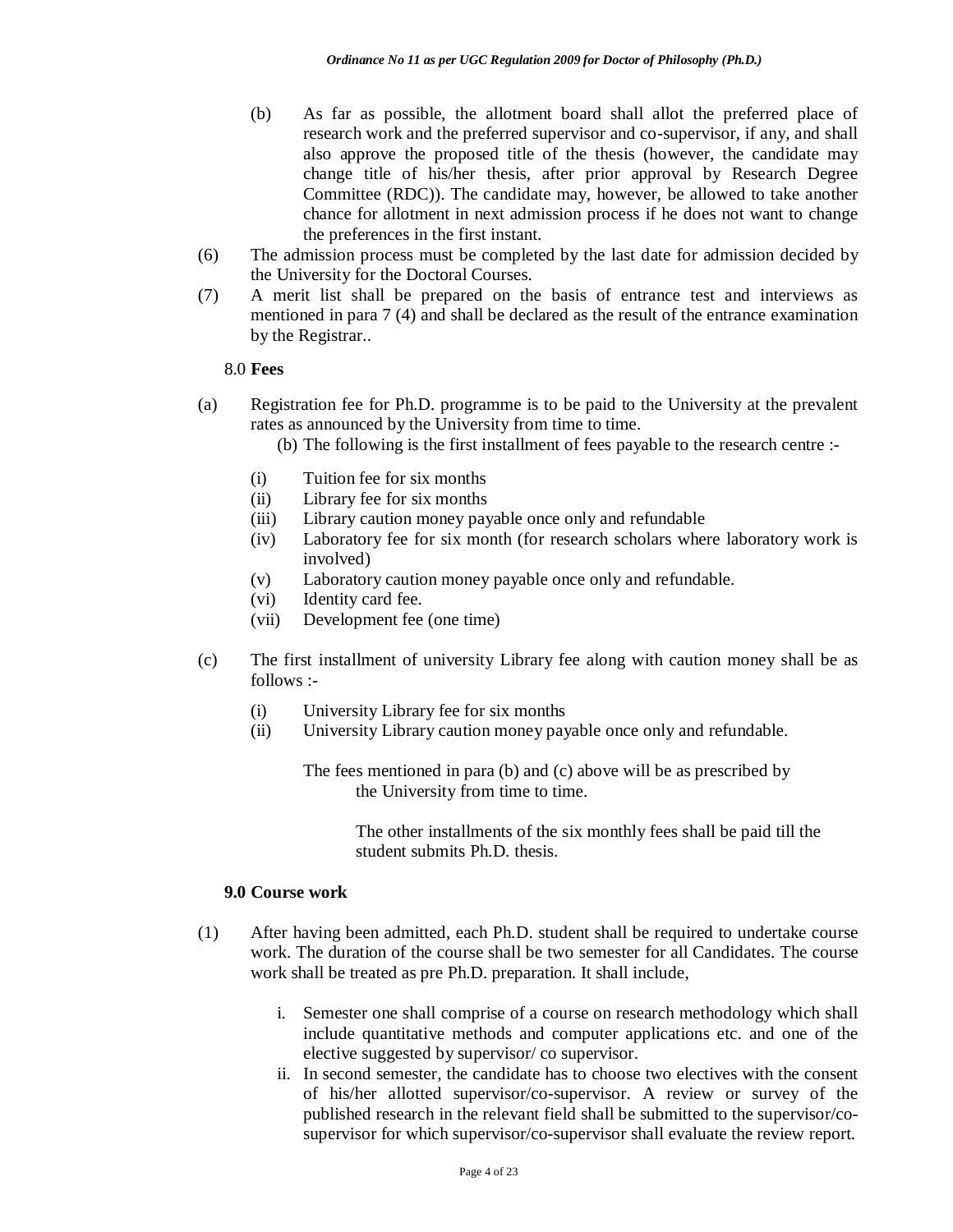- (2) University examination shall be held at the end of the semester. The scheme of examination shall be notified by the University.
- \*\*(2.1) *To complete the course work (I & II Semester) the candidate will be required to score minimum 65% of the marks, however candidate must separately score minimum 50% marks in each subject.* 
	- (3) The review or survey presented by the candidate in typed from shall be examined by the supervisor. He shall declare whether it is satisfactory or not.
	- (4) A candidate shall be declared to have successfully completed the course, if he/she has successfully passed semester examinations with minimum 65% or in equivalent grade as mentioned above. Minimum 10 credits to be earned during the course work for successful completion.

## 10.0 **Research Centre**

A candidate may pursue his research work for Ph.D. degree in the University Teaching Departments in the subject concerned, affiliated autonomous Government/Government aided engineering colleges.

or

Research centre in the subject in a college affiliated to this University, in which institutions having both courses under-graduate and post graduate accredited by NBA, for which :

- a. Permission for the research centre shall be for maximum of two years and can be for a less period if recommended by the inspection committee. If institute is interested to continue the research centre, it shall have to reapply for fresh permission in the prescribed format, along with previous progress report, at least one month before the expiry of registration period together with a fee as prescribed by the University.
- b. The existing study centers shall also be governed by the conditions mentioned in the para 10.0 of this ordinance, and shall have to comply with the same i.e. they shall have to reapply for fresh permission in the prescribed format along with previous progress report and prescribed fee, within three months from the date on which this ordinance becomes effective, as otherwise their status of study centre shall automatically be treated as expired.

The candidate may also be allowed by RDC to pursue research work at a research institute recognized for this purpose by the University.

A candidate shall pursue his research at the institution from where his/her application form has been forwarded.

Candidates may also be allowed by RDC to pursue research work at a Industry of international repute, actively involved in research and development activities in the subject and having sufficient R&D infrastructure for conducting research, which must be Government of India approved R&D centre and shall be recognized for this purpose by the Executive Council of the University.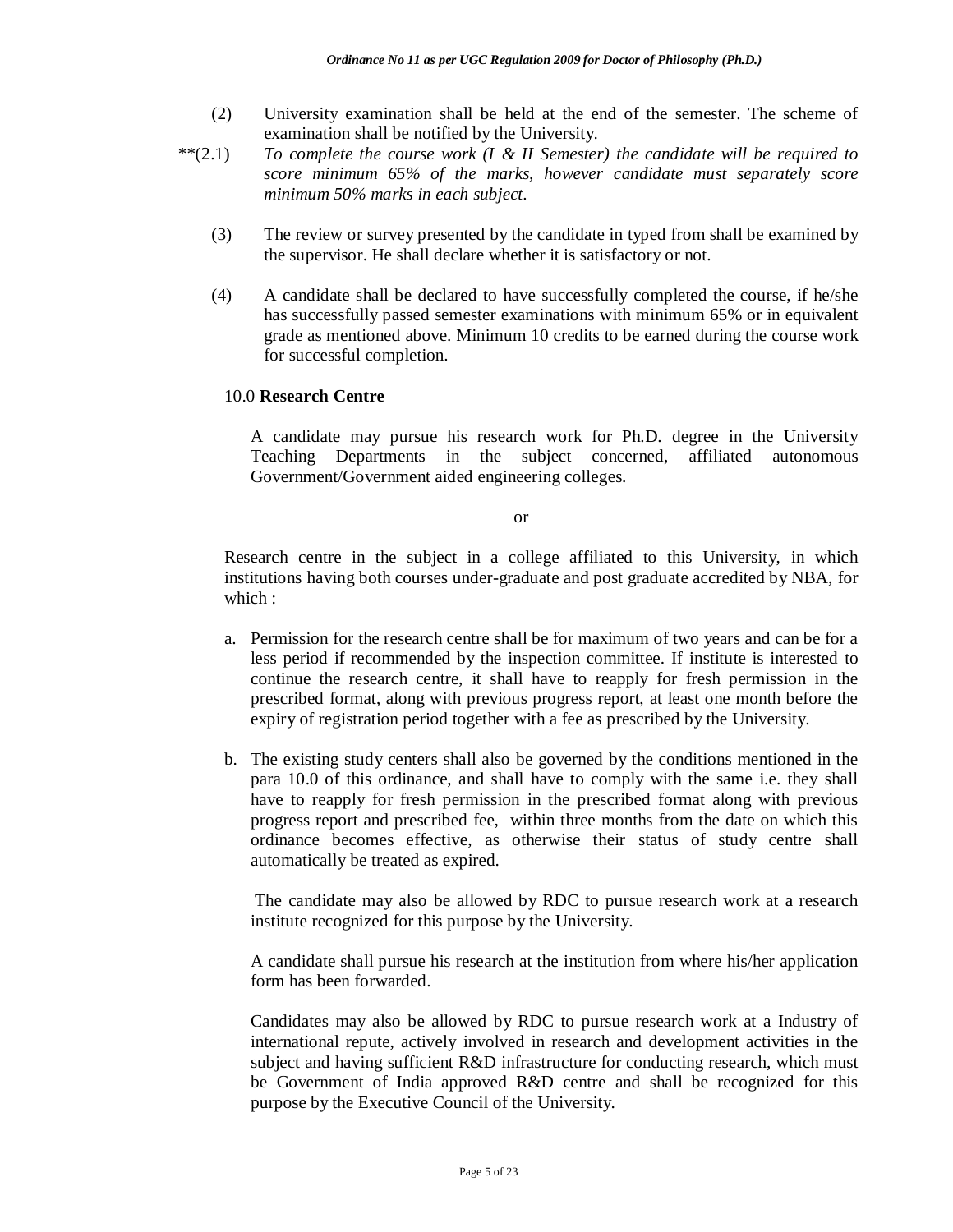A candidate permitted to work in such Industry stated in pre para, recognized by the University, shall be required to take at least one supervisor or co-supervisor from that industry. Such Supervisor or Co-supervisor should be Scientist / Director of the R&D centre not below the rank of Associate Professor of the University.

Candidate may also be permitted to work by RDC in research establishment of repute like CSIR Labs / DRDO Labs or Labs of repute established by Central Government and recognized by the University as research centre.

A candidate permitted to work in such Research Establishment, stated in pre para, recognized by the University, shall also be required to take at least one supervisor or co-supervisor from that industry. Such Supervisor or Co-supervisor should be scientist/ Director of the R&D centre not below the rank of Associate Professor of the University.

## **11.0 Supervisor/Co-supervisor**

- (a) The person recommended as supervisor/co-supervisor to guide the research scholar must be:
	- (i) A Professor in a University Teaching Department or in a college affiliated to the University who has obtained a doctorate degree in the subject and has published at least seven research papers on the concerned subject in peer reviewed standard journals of repute or having at least two Indian Patents / 01 International Patent in relevant fields.

#### OR

(ii) An Associate Professor or Reader in a University Teaching Department or in a college affiliated to the University who has obtained a doctorate degree in the subject and has published at least seven research papers on the concerned subject in peer reviewed standard journals of repute or having at least two Indian Patents / 01 International Patent in relevant fields.

#### OR

(iii) An Assistant Professor or lecturer of a University Teaching Department or college affiliated to the University who has obtained a doctorate degree in the subject and has published at least seven research papers on the concerned subject in peer reviewed standard journals of repute or having at least two Indian Patents / 01 International Patent in relevant fields and has at least five years teaching experience after Ph.D

#### OR

- (iv) A Scientists/Director working in a research institute/organization/ establishment, recognized by the University as a research centre, who has obtained a doctorate degree in the subject and has published at least seven research papers on the concerned subject in peer reviewed standard journals of repute or having at least two Indian Patents / 01 International Patents in relevant fields and has at least five years research experience after Ph.D.
- (b) A recognized supervisor who fails to publish at least two research papers on the concerned subject in peer reviewed standard journals of repute over duration of last two years shall not be eligible to enroll any new candidate under his supervision.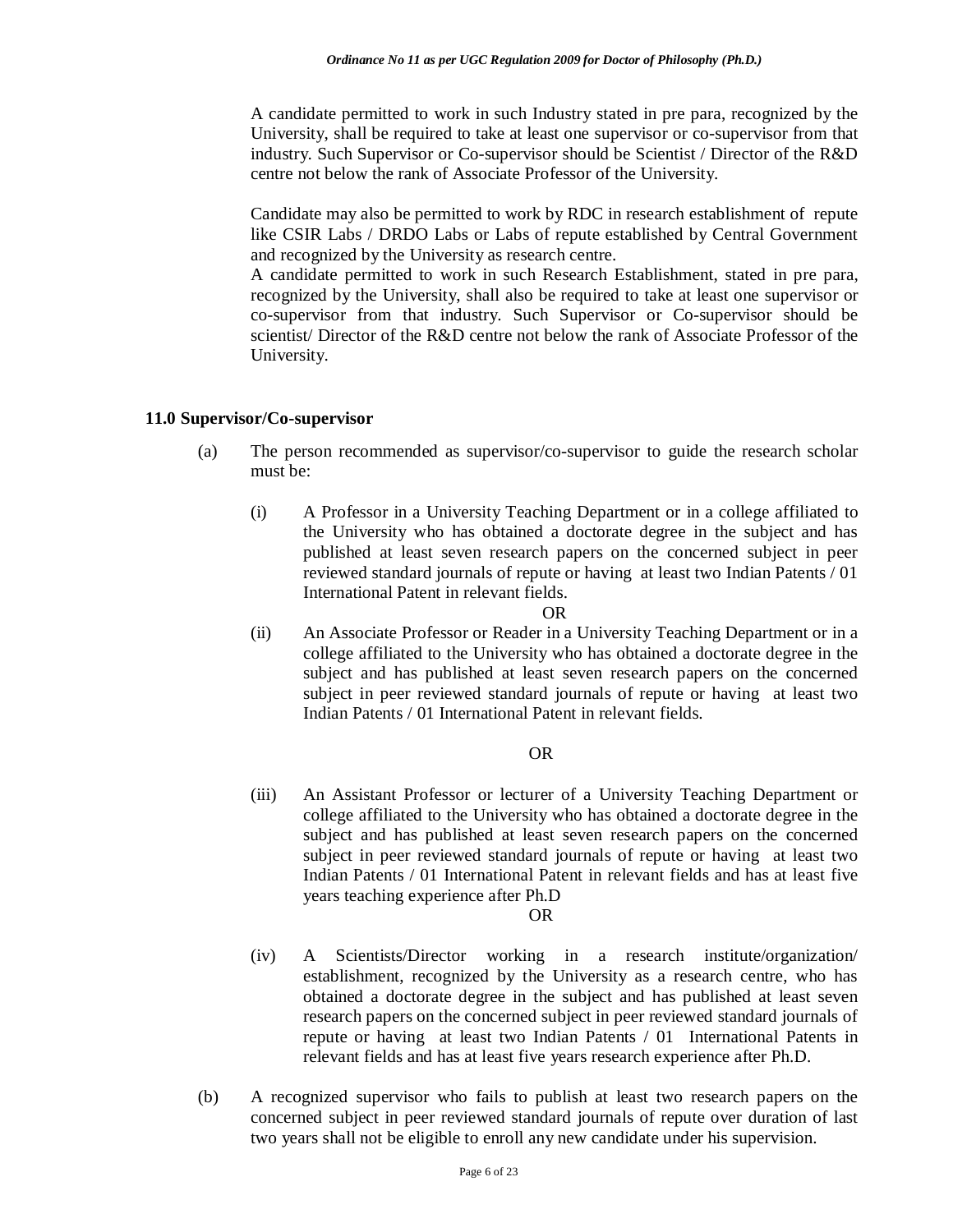- (i) Provided that the persons who have been recognized as supervisor/cosupervisor shall be eligible to supervise and register under him/her even after their superannuation.
- (ii) Provided also that the teacher in any college, which has been now affiliated to this University and who has been recognized as supervisor/co-supervisor earlier by the concerned University, shall continue to be recognized as supervisor/co-supervisor if they comply the requirement laid down for recognition as supervisor/co-supervisor in Section 11(a) .
- (iii) Provided further that a person who is himself registered for Ph.D. degree of the University shall not be eligible to act as supervisor/co-supervisor or member of any committee mentioned in this Ordinance.
- (iv) A person, who wants to get himself/herself recognized as a supervisor/co supervisor, shall apply in the prescribed Performa, duly forwarded by Head/Principal/Director of his institution. The case will be put up before the RDC which will decide about the recognition.

## 12.0 **RDC**

- (1) After successful completion of Pre-PhD. course work mentioned above, the candidate shall be eligible to submit a synopsis (as per Appendix 1.) of his proposed research work along with the title of thesis (finally decided by the candidate) duly forwarded by the supervisor and Head of the institution where the candidate is pursuing his/her research. The synopsis has to be submitted in ten copies, with signatures of candidate, supervisor, co-supervisor and Head of the institution on each of the copy on each of the page.
- (2) The candidate shall be required to make an oral presentation of the proposed work before the Research Degree Committee (RDC) consisting of the following members:-
	- (i) Kulpati or his nominee Chairman.
	- (ii) Dean of the Faculty concerned.
	- (iii) Chairman BoS of the subject in the faculty.
	- (iv) Head or One Professor of University Teaching Department or in the case of non-availability of Professor, one Associate Professor of the University Teaching Department of the subject.
	- (v) One external subject expert of the rank of University Professor to be appointed by the Kulpati, ordinarily out of a panel of 5 experts given by the Dean of the Faculty concerned.

External expert and two other members shall form the quorum.

Note :- (a) On the request of the supervisor, Kulpati may permit him to be present as an

observer during the oral presentation of his candidate.

(b) No. T.A. and D.A. shall be payable to candidate and supervisor for attending the Research Degree Committee meeting.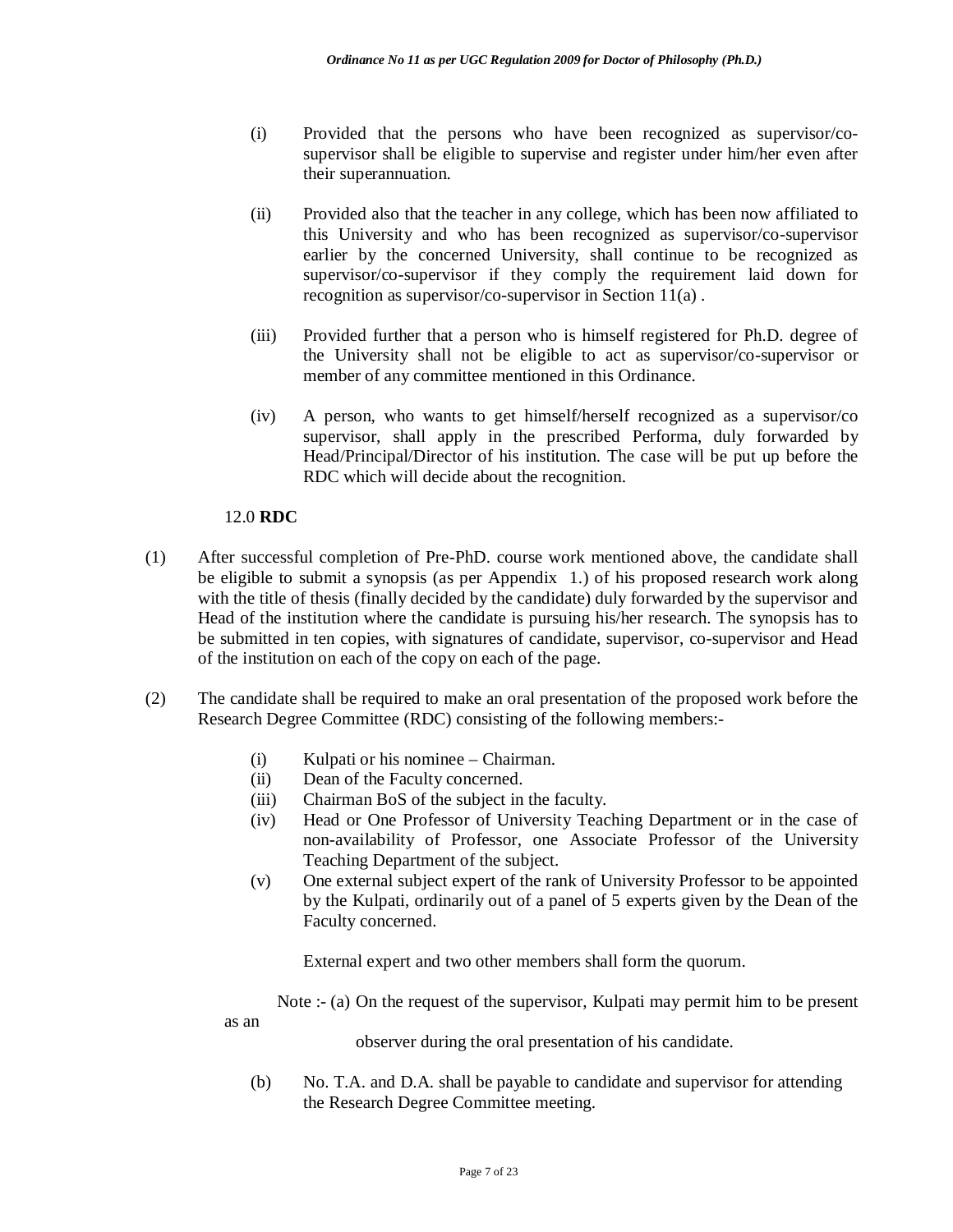- (3) The meeting of Research Degree Committee (RDC) shall be held in the University office twice a year. The committee shall consider the application of the persons, who want to get recognized as supervisor/co-supervisor, submitted under section 11 of this Ordinance, and recommend the eligibility of the person for the appointment as supervisor/co-supervisor. The Committee shall also prepare a list of approved supervisors/co-supervisors, alongwith their specializations as per provisions of this Ordinance. This list shall be available with the Registrar.
- (4) After approval by the RDC of the title of the thesis, synopsis, supervisor, cosupervisor/s (if any), and place of research work, the candidate shall be registered for Ph.D./degree form the date on which the candidate had deposited the registration fee and other fees mentioned in para 8 of this Ordinance, at the time of admission, and this date will be the "date of registration" of the candidate. The letter of registration shall be issued by the Registrar, and sent to all those concerned. The candidate shall be enrolled as a student from the date of registration and will be required to pay regular tuition, library and laboratory fees (six monthly) where laboratory work is involved during his research tenure in the UTD/college/institute from which the application form was forwarded.
- (5) If the RDC makes any change only in the title of the thesis, the approved changed title shall be communicated to the candidate in the meeting of the RDC itself. The letter of registration shall be issued mentioning the approved title.
- (6) If the RDC suggests any change in the synopsis, then the change required shall be communicated to the candidate by the Registrar. The candidate will be required to resubmit the synopsis ( in Ten copies) as revised by him/her, incorporating the changes suggested by the RDC within 3 months time. The Dean of the Faculty shall examine the revised synopsis and if he is satisfied that the changes suggested by the RDC have been incorporated in the revised synopsis, he will approve the same. The letter of registration shall then be issued by the Registrar.
- (7) If the RDC decides that major revision is required in the synopsis and/ or the oral presentation was also found to be unsatisfactory, then the candidate may be asked to revise the synopsis and/ or improve upon the oral presentation and reappear at the next meeting of the RDC.
- (8) If the RDC does not recommend a candidate for registration to Ph.D. degree, the candidate shall be communicated the same by the Registrar. In such case, only the caution money deposited by the candidate shall be refunded.
- **(9)\*** The RDC shall also ensure that either Supervisors or Co- supervisor is from the approved Research Centre and also fulfill provision of para (11)

## 13.0 **Period for submission of thesis**

(a) The candidate shall pursue his research at the approved place of research under the supervisor/co-supervisor on the approved subject. The candidate shall be permitted to submit his/her thesis not earlier than 24 months after successfully completion of course work at the research centre and not later than five calendar years from the date of registration. In case a candidate does not submit his/her thesis within five calendar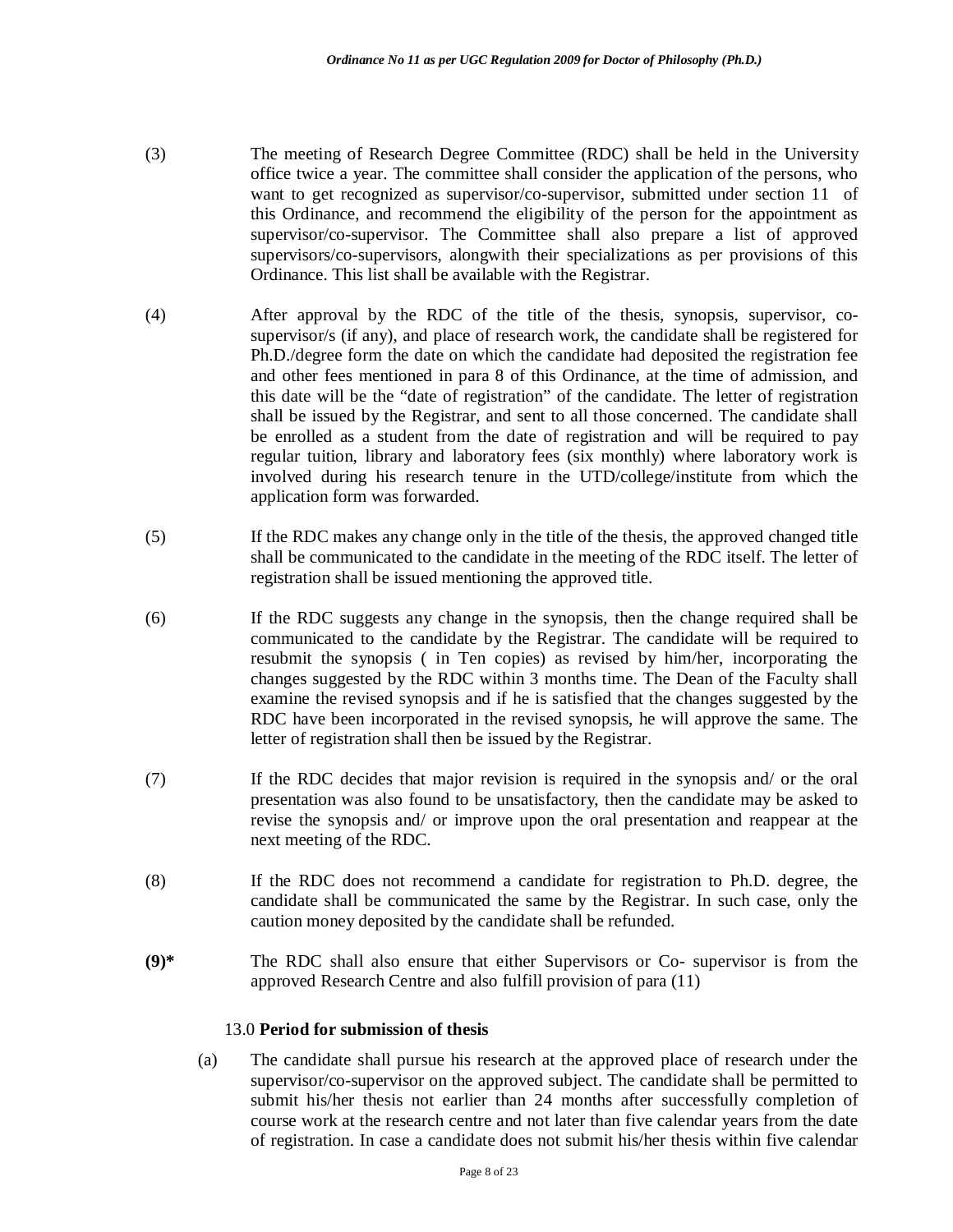years, from the date of registration and does not apply for extension in time, his/her registration shall stand automatically cancelled.

Provided that the period for submission of thesis can be extended by one year by the Kulpati, if the candidate applies for extension at least one month before the expiry of registration period together with a fee as prescribed by the University. In case the candidate does not submit his/her thesis within the extended period, his/her registration shall stand automatically cancelled.

Provided also that after the expiry of five years from the date of registration, the Kulpati may permit a candidate to get re-registration on the same topic on payment of a re-registration fee as prescribed by the University. The condition of minimum period of 24 months and attendance shall not apply to such re-registered candidate for submission of the thesis. For re-registration, approval by RDC is not required. The candidate must submit the thesis within four years from the date on which the original registration expired. No extension in this period is allowed. The registration will stand automatically cancelled after nine years from the date of original registration. After this period if a candidate desires to pursue research work for Ph.D. degree he will have to apply for registration as a fresh candidate.

- (b) A teacher candidate with 5 years teaching experience at the time of registration can submit his/her thesis after 18 months instead of 24 months after successful completion of course work as provided in Section 13(a) of this Ordinance.
- (c) The candidate shall put in at least 240 days attendance after successfully completion of course work in the institution concerned or with the supervisor/ co- supervisor. The relevant declaration by the candidate ( **Appendix 2**) and the certificate of the supervisor ( **Appendix 3**) must be given in the beginning of the thesis. If a candidate is in service, having his/her research centre at a place other than his/her place of service, then such candidate shall be required to submit a certificate of leaves availed from his/her employer, to justify his/her 240 days attendance in the research centre with the supervisor/co supervisor.

#### 14.0 **Change of supervisor**

Only under special circumstances, the candidate may be allowed to change the supervisor by the Kulpati on the recommendation of the committee, constituted by the Kulpati for this purpose. No change in the topic of research will be permitted due to change of supervisor.

#### 15.0 **Six monthly report**

The University shall obtain every six months a record of attendance, receipt of fees paid and progress report of the work of the Research Scholar from his supervisor as per **Appendix 4**  which shall be scrutinized by the Dean of the concerned faculty. If the progress of work is not found satisfactory in two successive reports or no reports are received for a period of one year or candidate fails to deposit fees, the Kulpati on the recommendation of the Dean of the faculty may order the removal of the name of the scholar from the list of those registered for the Ph.D. degree.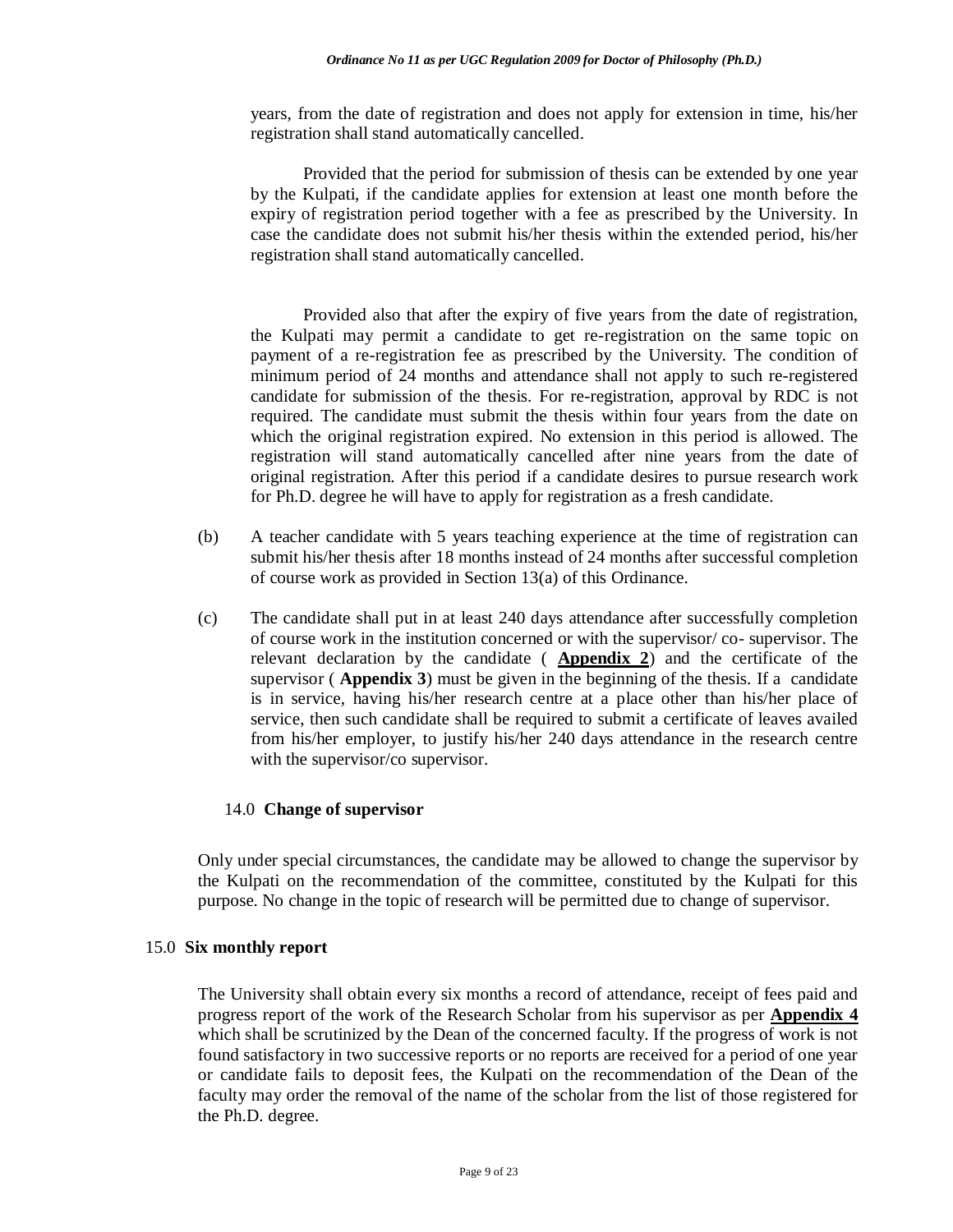## 16. **Summary of thesis and appointment of examiners**

- a) The candidate shall submit ten copies of the summary of the thesis together with a list of research papers published or accepted for publication (in the peer reviewed standard journals of repute, as approved the University from time to time. through his/her supervisor to the Registrar about three months prior to the anticipated date of submission of thesis.
- b) The supervisor shall submit to the Registrar, in a sealed cover a panel of at least six names of examiners actively engaged in the concerned area of research not below the rank of Associate Professor of a University Teaching Department or college Professor, from outside the jurisdiction of this University. At least half of the names should be from outside the state. Names can also be included from outside the country. Another panel of at least six eaxminers, actively engaged in the concerned area of research and not below the rank of Associate Professor of a University Teaching Department or college Professor, from outside the jurisdiction of this University, shall be submitted by the Dean of Faculty in which the candidate is pursuing Ph.D.
- c) In case the candidate is related\*\* to the supervisor, then the first panel of examiners shall be obtained from Head, University Teaching Department of the Subject concerned, or a senior professor nominated by Kulpati,
- d) The Kulpati shall appoint two examiners out of the two aforesaid panels, submitted by the supervisor and Examination Committee, respectively. The consent of examiners shall be obtained by sending them the summary and list of publications.

Note :- The summary of thesis shall be sent by post / air mail / email.

## **17.0 Pre Submission Defense Committee (PSDC)**

- (1) Prior to submission of the thesis, the candidate shall prepare a draft thesis and shall submit it in SOFT and HARD copy in the prescribed format of the university.
- \*\*\* **(2)** However prior to the submission of draft Ph.D. thesis and PSDC, the candidate shall publish at least two research papers in the SCI Index Journal in case of Science/Technology/Engineering Streams, peer reviewed standard journal in case of humanities, Management & Social Science as approved by the University from time to time, in which the candidate is the sole author or if there are co-authors, then his/her name should be as first author. The reprint of such a paper along with reprints of other research papers published by him, if any, shall be appended inside the thesis at the end. If reprint has not been obtained till the time of submission of thesis, the acceptance letter along with the approved manuscript (i.e., pre-print) shall be appended inside the thesis at the end.
	- (3) The candidate shall make a Pre Submission Defense, based on that draft thesis, in the University Teaching Department in the subject or any place in the University premise fixed by the University for the purpose. Arrangement for this shall be made on a request from the candidate, duly recommended by the supervisor, to the University in the proforma given in **Appendix 5.**
	- (4) The candidate shall be required to make an oral presentation of the proposed work before the Pre Submission Defense Committee (PSDC) consisting of the following members:-
		- I. Kulpati or his nominee Chairman.
		- II. Dean of the Faculty concerned.
		- III. Chairman BoS of the subject in the faculty.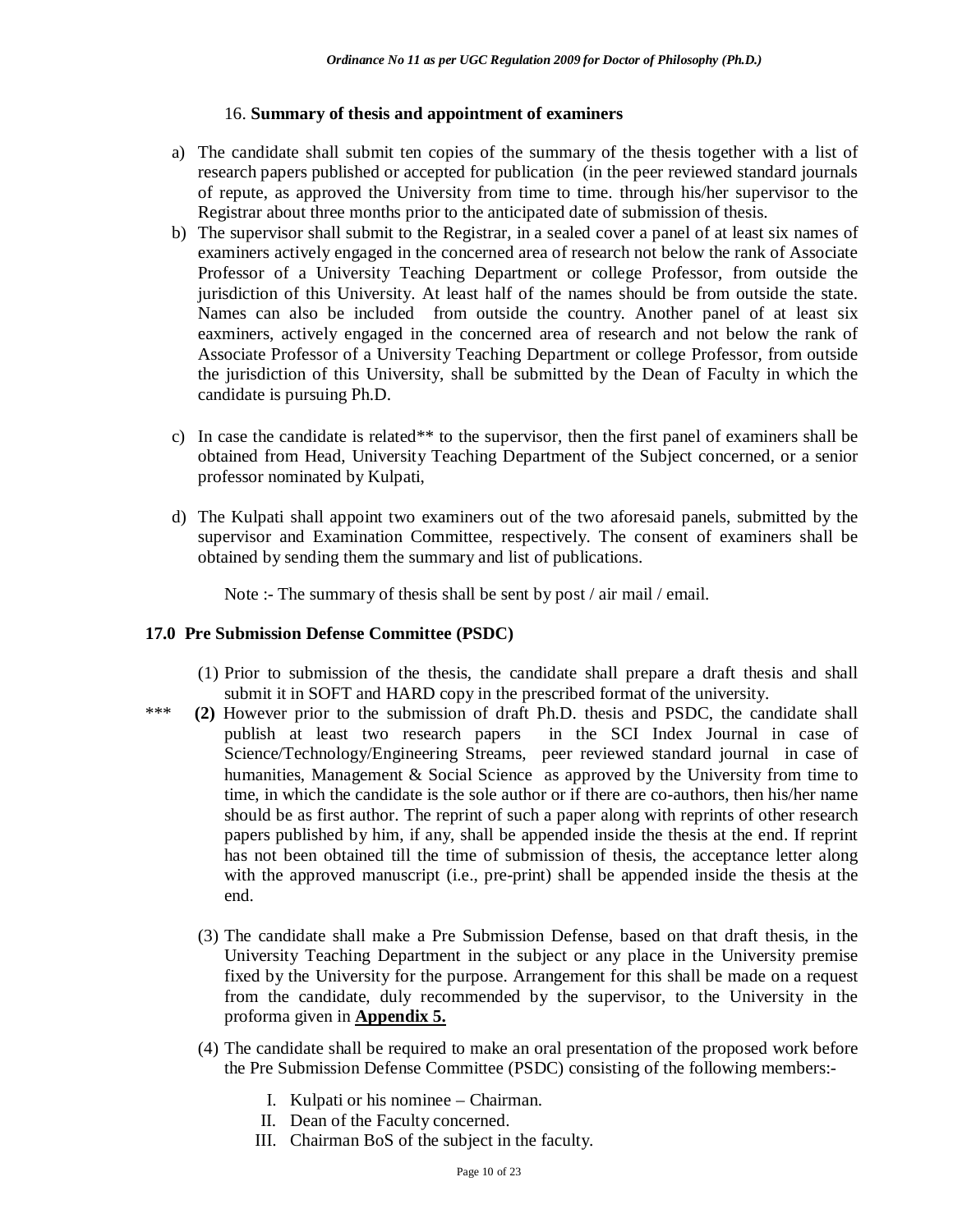IV. Head or One Professor or in the case of non-availability of Professor, one Associate Professor of the University Teaching Department of the subject.

Presence of three members shall form the quorum.

The term relations shall include father, mother, wife, husband, daughter, son, grand son, grand daughter, brother, sister, nephew, nice, grand nephew/nice, uncle, aunty, son in law, sister in law, father in law, mother in law and the first cousin.

Note: - (a) On the request of the supervisor, Kulpati may permit him to be present as an

observer during the oral presentation of his candidate.

- (b) No. T.A. and D.A. shall be payable to candidate and supervisor for attending the Pre Submission Defense Committee (PSDC) meeting.
- (5) The presentation shall be open to all the faculty members and research students and its aim will be to get feedback and comments, If the PSDC suggests any change in the work, then the change required shall be communicated to the candidate by the Registrar, which will have be suitably incorporated into the draft thesis under the advice of the supervisor. The candidate will be required to resubmit the draft thesis as revised by him incorporating the changes suggested by the PSDC within 3 months time. The Dean of the Faculty shall examine the revised draft thesis and if he is satisfied that the changes suggested by the PSDC have been incorporated in the revised draft thesis, he will approve the same and the thesis can be submitted. The letter of approval accordingly shall then be issued by the Registrar.
- (6) If the PSDC decides that major revision is required in the draft thesis and/or the oral presentation was also found to be unsatisfactory then the candidate may be asked to revise the draft thesis and/or improve upon the oral presentation and reappear at the next meeting of the PSDC.
- (7) The candidate shall only be permitted three times (including one mercy attempt to be awarded by the Kulpati) to present his case before PSDC on the basis of his request, duly recommended by the supervisor, to the University in the proforma given in **Appendix-05.** However, if, the candidate fails to get a recommendation for submission from PSDC, as mentioned above, his registration for PhD shall be cancelled.

## **18.0 Submission of thesis**

- (1) After getting an approval from PSDC as mentioned in para 17, the candidate can finalize his/her thesis.
- (2) The finalized thesis shall be type set on a computer using a standard software like MS-Word or LATEX. It shall then be type-written only on one side of pages. It may then be photocopied (only on one side of the pages) for producing multiple copies.
- (2) The candidate shall submit the thesis to the University as follows :-
	- (i) Three hard bound copies of the thesis, and
	- (ii) Soft copy in the form of CD (in two copies).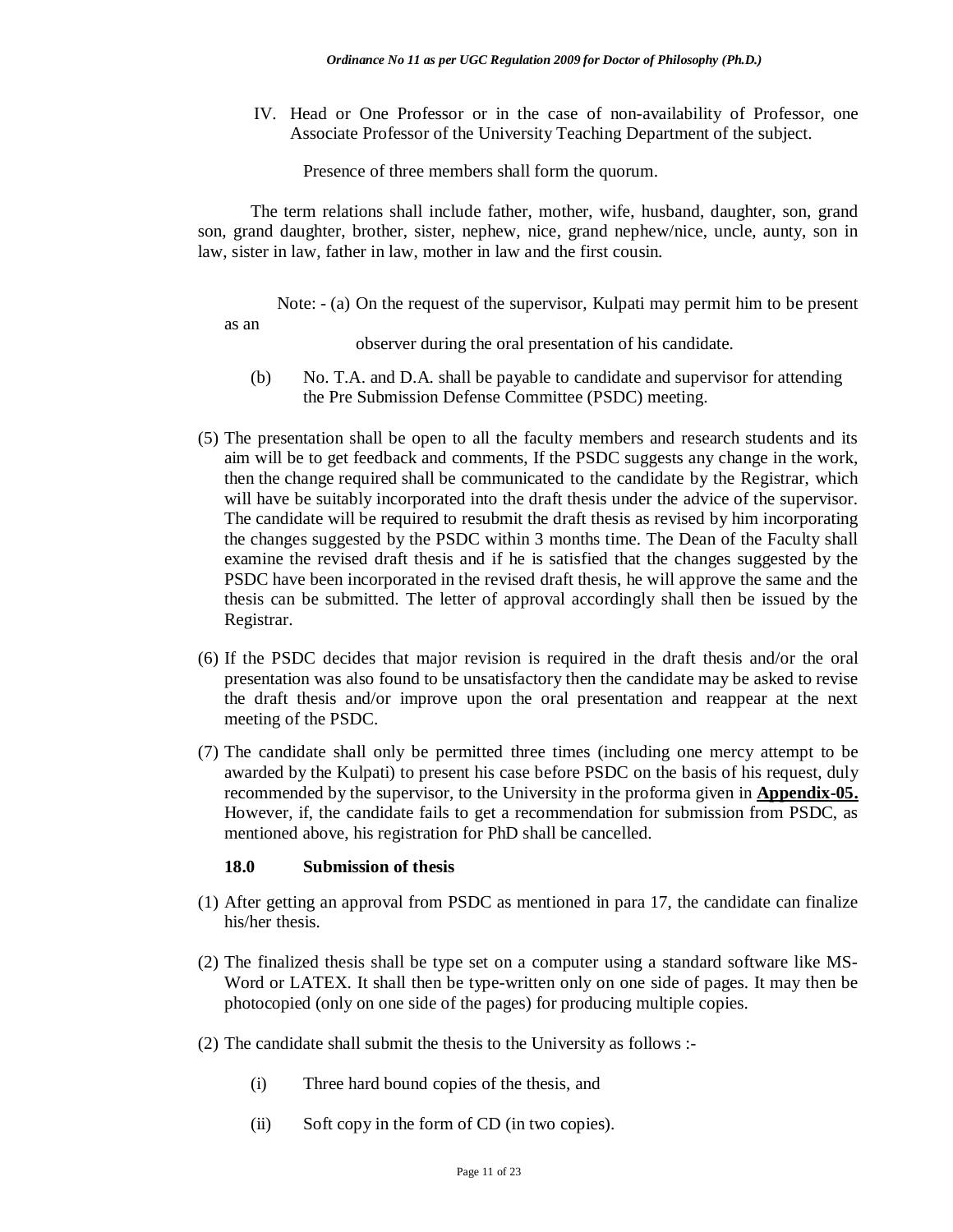- (3) In the thesis after the cover page, the forwarding letter/declaration/certificate mentioned in (a) (b) and (c) below must be given.
	- (a) The thesis should be forwarded by the Head of the UTD/college/institution where the candidate was registered. (**Appendix 6**)
	- (b) The thesis must be accompanied by a declaration from the candidate as per (**Appendix 2**) that the thesis embodies his/her own work and he/she has worked under the supervisor at the approved place of work for the required period as per provisions of the Ordinance.
	- (c) The certificate from the Supervisor together with co-supervisors, if any, as per **Appendix 3**.
- Note :- (i) The candidate shall also remit with the thesis, prescribed fee as the examination fee as prescribed by the University.
	- (ii) The no dues certificates from the place of work and the University library must be submitted along with the thesis.

#### 19.0 **Evaluation of thesis and viva-voce examination**

On receipt of the thesis, required fee and no dues certificates, the thesis shall be sent to the two examiners already consented.

- 20. The thesis to be accepted for the award of the Ph.D. degree must comply with the following conditions:
	- (a) It must be a piece of research work characterized either by the discovery of the new facts or by a fresh approach towards the interpretation of facts. In either case, it should evince the candidate's capacity for critical examination and sound judgment.
	- (a) It must be satisfactory in point of language and presentation of the subject matter.
- 21.0 The examiners shall categorically recommend in the prescribed Proforma (**Appendix 07**) acceptance, revision or rejection of the thesis. He shall also give detailed comments on the points spelt out in clause 20 of the Ordinance and also detailed comments on each chapter in the examiners report, which should be typed on separate pages, in four copies. The examiner must also give a list of at least ten questions; he wishes to be asked at the viva-voce examination.
- 22.0 (a) The examiners may seek clarification of the subject matter of the thesis from the supervisor through the Registrar. This provision will be incorporated in the letter to be sent to the examiners while sending the thesis.
	- (b) The Kulpati may recall the thesis from an examiner, who fails to send the reports within three months of the date of dispatch of the thesis or such other date as may be extended by the Kulpati, and appoint another examiner from the panels of examiners.
- 23. (a) In case both the examiners reject the thesis or one of them rejects the thesis and the other recommends a revision, the thesis shall be rejected.
	- (b) If both the examiners recommend for the revision of the thesis, the candidate shall be called upon to revise the thesis in the light of the observations of the examiners.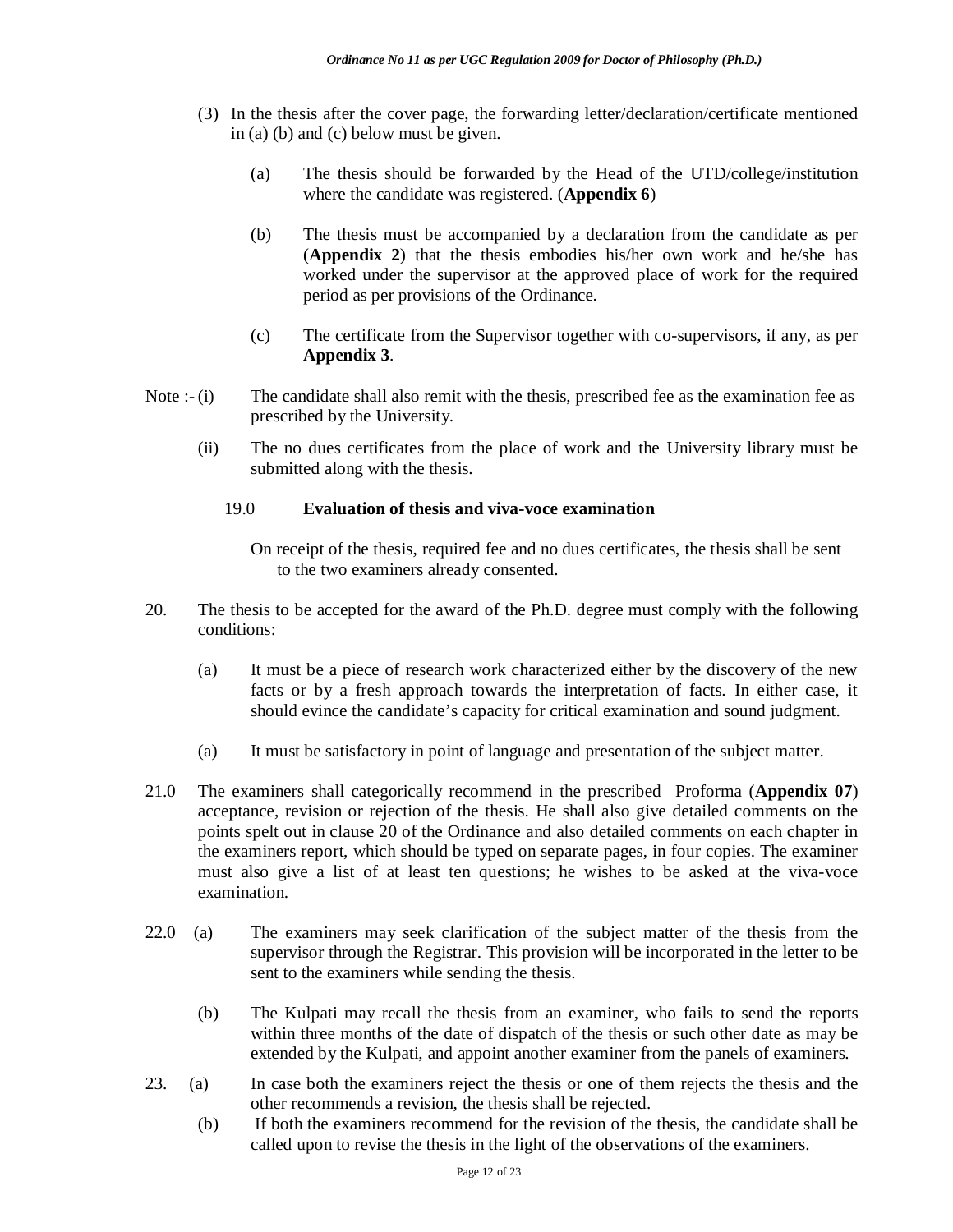- (c) If one examiner approves the thesis and the other rejects it or recommends for revision the thesis shall be sent to the third examiner, drawn from the panel of examiners (as constituted at para 16 (b)) by the Kulpati, without the reports of earlier examiners, the third examiner shall be asked to give his/her opinion and this opinion shall be final.
- (d) In case both the original examiners accept the thesis for the award of the Ph. D. degree or in the event of it being referred to the third examiner, and the third examiner accepts the thesis for the award of the Ph. D. degree, the candidate shall be called upon to appear at the viva-voce examination before a board of examiners comprising of the Supervisor, co-supervisor (if any) and one of two examiners (as per para 16(b))**,**  selected by the Kulpat, who have accepted the thesis for the award of the Ph. D. degree. In case the candidate is related\*\* to the supervisor**,** then the Kulpati shall appoint Head of the University teaching Department/School of Studies/Institution/Chairman Board of studies of the subject concerned to act as vivavoce examiner, in place of the Supervisor.
- (e) The Supervisor/Head University Teaching Department/Chairman Board of Studies of the subject concerned, as the case may be, shall be communicated the name of the external examiner appointed by the Kulpati to conduct the viva-voce examination. The same shall then contact the external examiner and fix up a date for viva-voce. The date fixed for the viva-voce shall be informed to the candidate and the Registrar. Provided that in special circumstances Kulpati may appoint alternate viva-voce examiner from the panel of examiners, if both the external examiners are not in a position to conduct the viva voce examination.
- (f) The viva-voce examination shall be conducted at the University Teaching Department or at any place fixed by the University for the purpose. The date and time and place of open viva-voce examination shall be notified by the registrar on the University Notice board at least a week in advance. At the time of viva-voce examination, the board of examiners shall be provided the reports of the examiners, which shall be returned along with the report of viva-voce examination to the Registrar in confidential cover.
- (g) The candidate shall present the work embodied in the thesis before the board of examiners, members of faculty, research scholars and other interested persons present in open viva. After the presentation of the research work the Board shall ask question together with those questions, which have been given along with examiners reports. Others in the audience can also ask questions and the candidate shall reply only those questions which are permitted by the external examiner.
- (h) In case the recommendation of the viva-voce examiners differ from that of the thesis examiner or there is difference of opinion between the viva-voce examiners, the candidate shall reappear at a second viva-voce examination within six months. Such candidates would be required to pay an additional fee as prescribed by the University for second viva-voce examination. The external examiner for second viva-voce examination shall be appointed by the Kulpati as above. If the candidate fails to satisfy the viva-voce examiners a second time, his/her thesis shall be finally rejected.
- .24.0 If the examiners recommend that the candidate be asked to revise/improve his thesis, the Kulpati shall permit the candidate to resubmit his thesis not earlier than six months and not later than eighteen months, the period being counted from the date of the issue of orders to the candidate.

The candidate shall be provided examiners reports without disclosing the names of the examiners to enable him/her to improve the thesis on the basis of the reports. All the copies of the thesis shall also be returned to the candidate.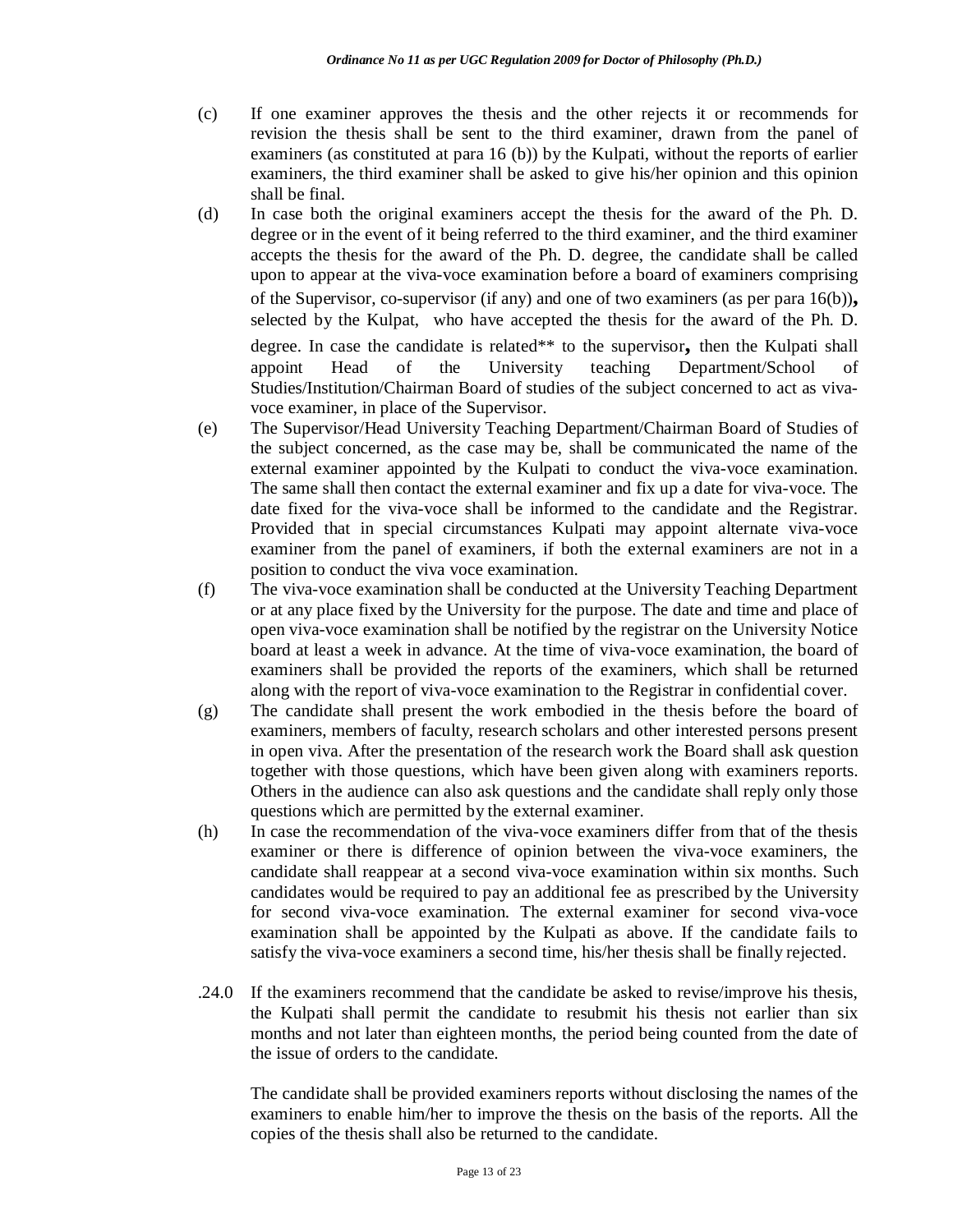In case the candidate is allowed to resubmit the thesis he/she will have to pay the prescribed fee afresh at the time of resubmission but it shall not be necessary for him to reproduce any certificate of further attendance at the institution at which he/has carried out the work.

The resubmitted three copies of the thesis must make clear mention that it is a revised version.

The thesis shall be got examined as far as possible by the examiners who finally recommended for the revision.

In case a candidate is asked to revise the thesis under clause 23(b) and one of the examiners recommends again for revision of the revised thesis and the other accepts the revised thesis for award then the thesis shall be sent to the third examiner. If the third examiner rejects or recommends for revision the thesis shall stand rejected. If he accepts the thesis for the award then the candidate shall be awarded the Ph.D. degree on successful viva-voce examination as per provision of clause 23 of the Ordinance.

In case a candidate is asked to further revised the thesis by the third examiner, as per provisions laid down under para 17 (c), above thesis shall stand rejected. Second time revision is not permitted in any case and if so, the thesis shall automatically stand rejected.

Note – Whether a candidate has incorporated the minor revision/s suggested by the examiner/s, shall be evaluated by the Dean of the Faculty. Only after his satisfactory report, the viva-voce of the candidate shall be fixed.

#### 25.0 **Appearing in other examination**

No research scholar shall join any other course of study or appear at any other examination conducted by any University leading to a degree (except Certificate/Diploma course of languages, research methodology, statistics, computer courses).

#### 26.0 **Publication of thesis**

The thesis shall be published only with the permission of the University and such publication shall state on the title page itself that this was thesis approved for award of the Ph.D. degree of the University.

#### 27.0 **Award of Ph.D.**

After the successful viva-voce, the Vice Chancellor shall have powers to issue Notifications for the award of Ph.D degree to the candidate and the matter shall be reported to the Executive Council for their approval in its forthcoming meeting. One copy of the thesis will be kept in the University Library and another copy will be kept in the Departmental Library of the Institution where the research work was carried out; the third will be returned to the supervisor.

#### 28.0 **Reports of examiners**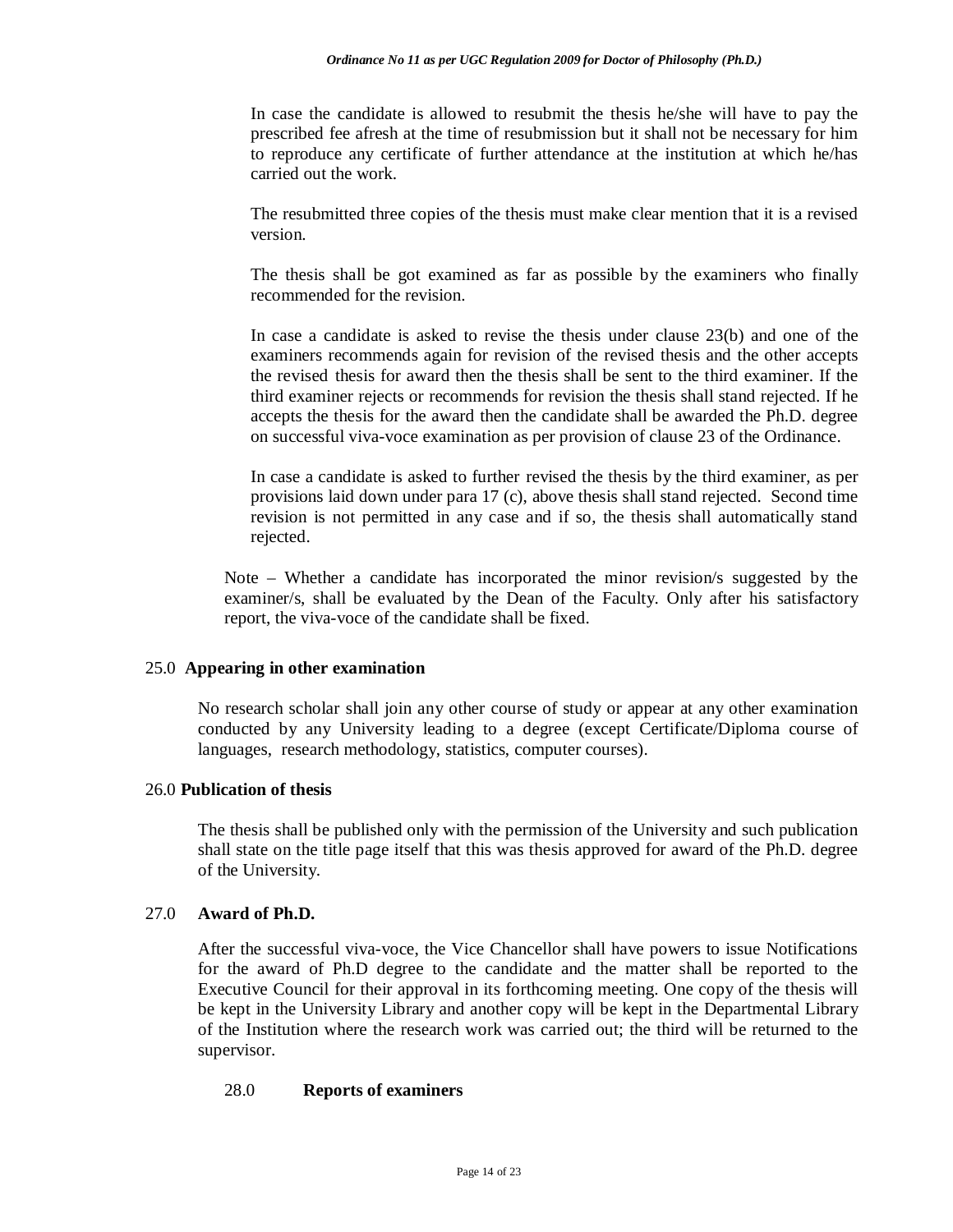After the declaration of the result the successful candidates may be provided the copies of reports of examiners who recommended for the award of the degree on payment of fee prescribed by the University. The reports will not disclose the identity of the examiners.

#### 30.0 **Withdrawal of degree**

On detection of any irregularity or any plagiarism the University shall take suitable steps to withdraw the degree.

## 31.0 **Provision for those candidates who have already been registered before this Ordinance comes into force:**

Those candidates who have already been registered under the repealed Ordinance, i.e. before this Ordinance comes into force, shall continued to be governed by the provisions of the Ordinance prevalent before this Ordinance comes into force.

## 32. **Provision for those candidates who have applied for registration but have not been registered before this Ordinance comes into force:**

Those candidates who have applied for registration but have not been registered before this Ordinance comes into force, shall be governed by the provision of this ordinance i.e. they will have to fulfill all the requirements, as laid down in this ordinance.

*(\*Approval accorded on single file systems on dated 20-08-2011 by Hon'ble Chancellor's) (\*\*Approval accorded on single file systems on dated 03-09-2012 by Hon'ble Chancellor's)*

*(\*\*\*Approval accorded on single file systems on dated 14-06-2012 by Hon'ble Chancellor's)*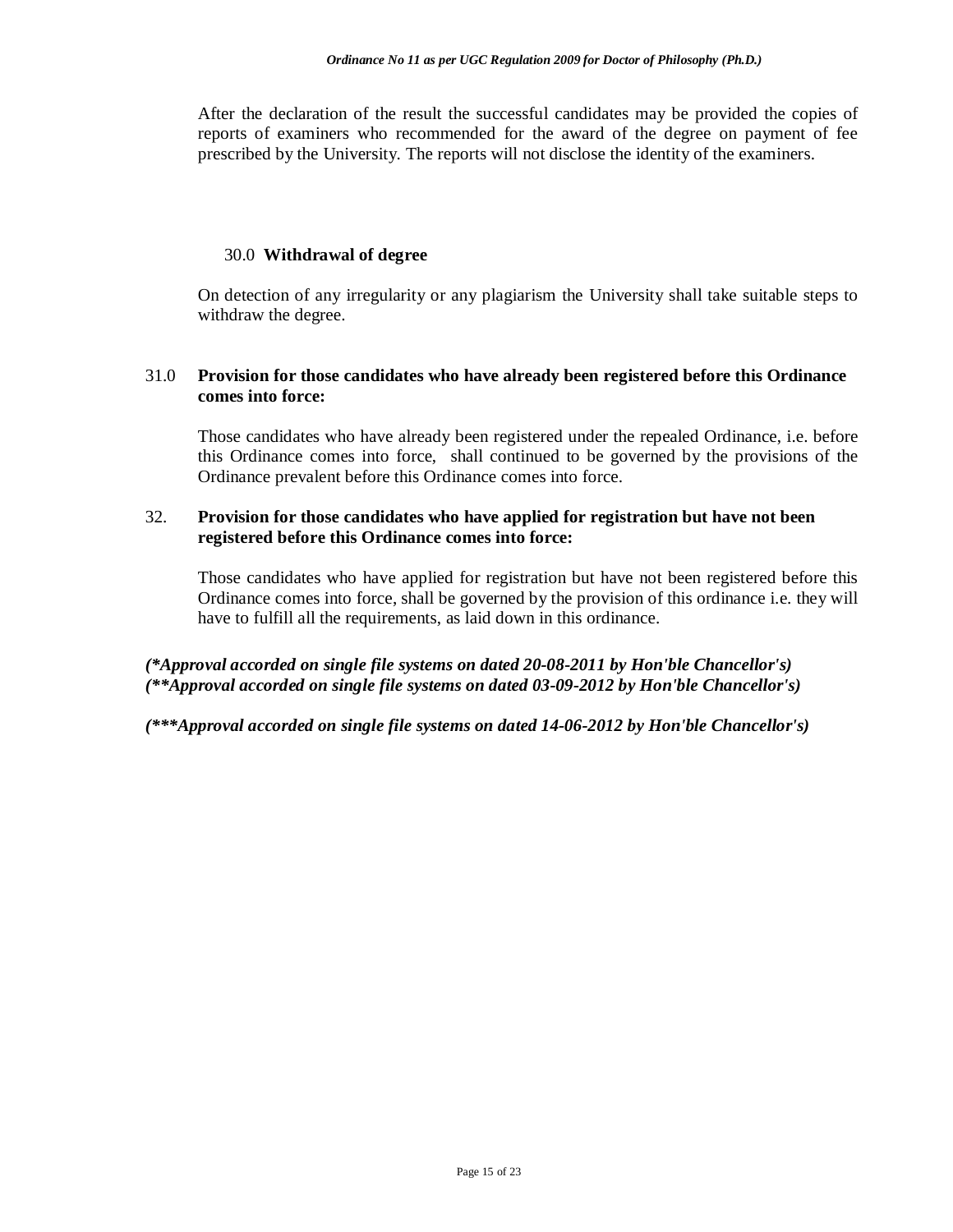## **PROFORMA FOR SYNOPSIS ( Para – --- )**

- 1. Title of the thesis
- 2. Introduction : Giving purpose of research (in about 200 words)
- 3. A brief review of the work already done in the field.
- 4. Noteworthy contributions in the field of proposed work.
- 5. Proposed methodology during the tenure of the research work.
- 6. Expected outcome of the proposed work
- 7. References in standard format.
- 8. List of published papers of the candidate.

Signature of the Supervisor Signature of the Candidate

Date : …………………….. Date : …………….

Signature of Co-supervisor (if any)

Date : ………………….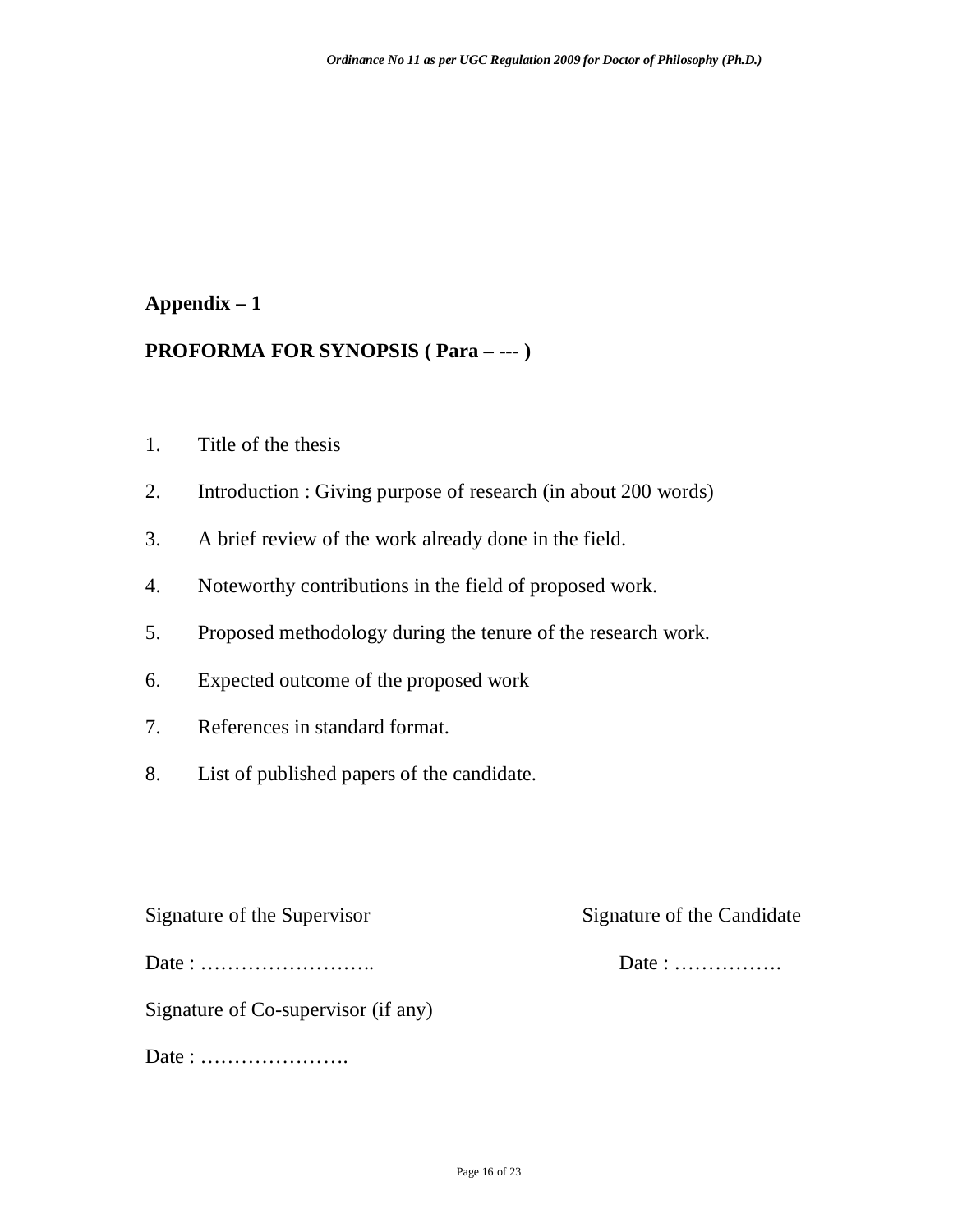## **DECLARATION BY THE CANDIDATE { Para -------)}**

| Approved by Research Degree Committee. I have put in more than 240 days of attendance |
|---------------------------------------------------------------------------------------|
| with supervisor at the centre.                                                        |

**I further declare that to the best of my knowledge, the thesis does not contain any part of any work which has been submitted for the award of any degree either in this University or in any other University without proper citation.**

**Signature of the candidate**

**Date : ………………**

**Place : ……………..**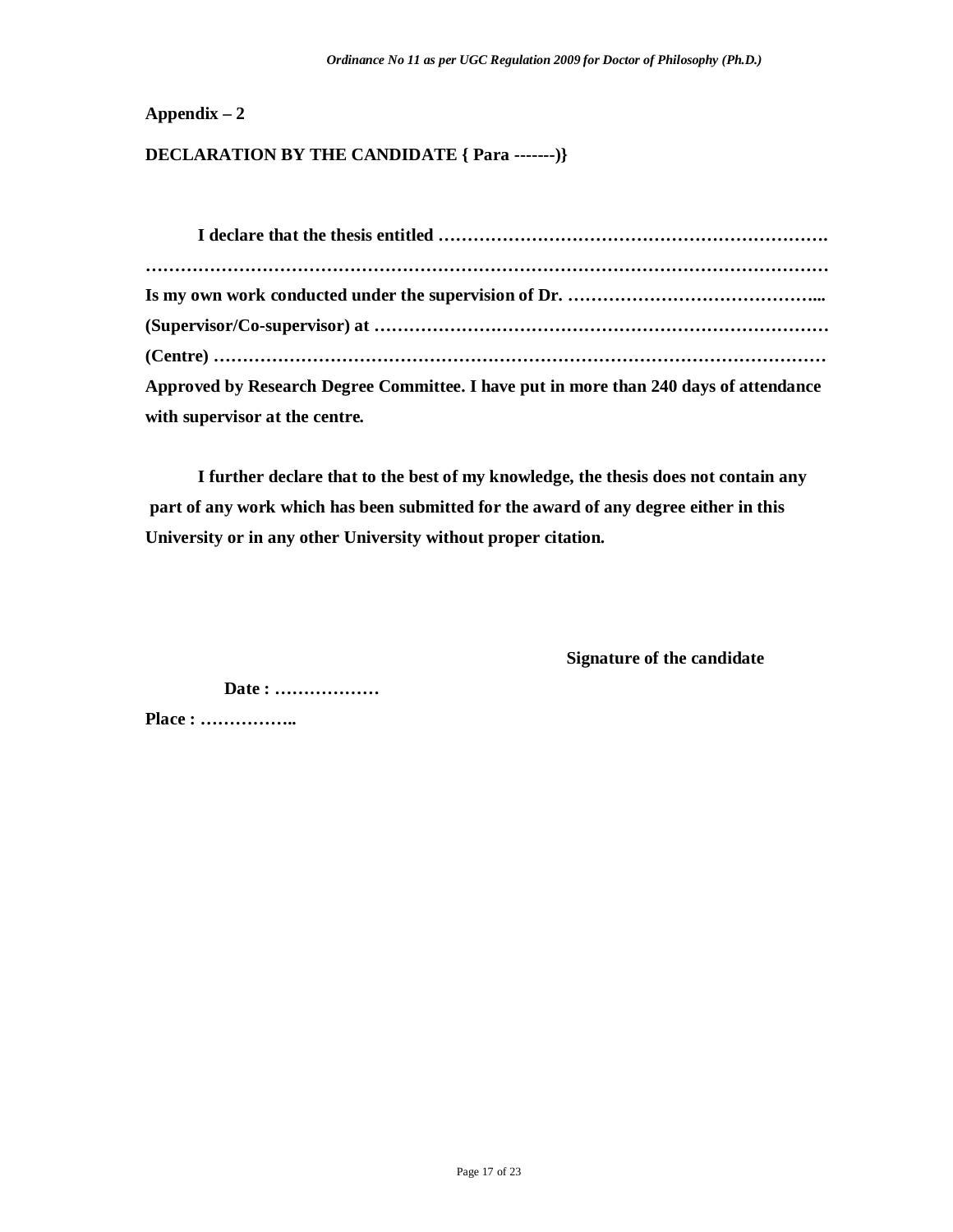## **CERTIFICATE OF THE SUPERVISOR { --------} CERTIFICATE**

**This is to certify that the work entitled …………………………………………………. Is a piece of research work done by Shri/Smt./Ku. ……………………...……. Under my/our Guidance and supervision for the degree of Doctor of Philosophy of** 

**………………………. University ………………………………………………………** 

**(M.P.) India. I certify that the candidate has put in an attendance of more than 240 days with me.**

**To the best of my knowledge and belief the thesis :**

- **(i) Embodies the work of the candidate himself/herself:**
- **(ii) Has duly been completed :**
- **(iii)Fulfills the requirement of the Ordinance relating to the Ph.D. degree of the University : and**
- **(iv)Is upto the standard both in respect of contents and language for being referred to**

**the examiner.**

**Signature of the Co-supervisor Signature of the Supervisor Date : ………………….. Date : ………………………**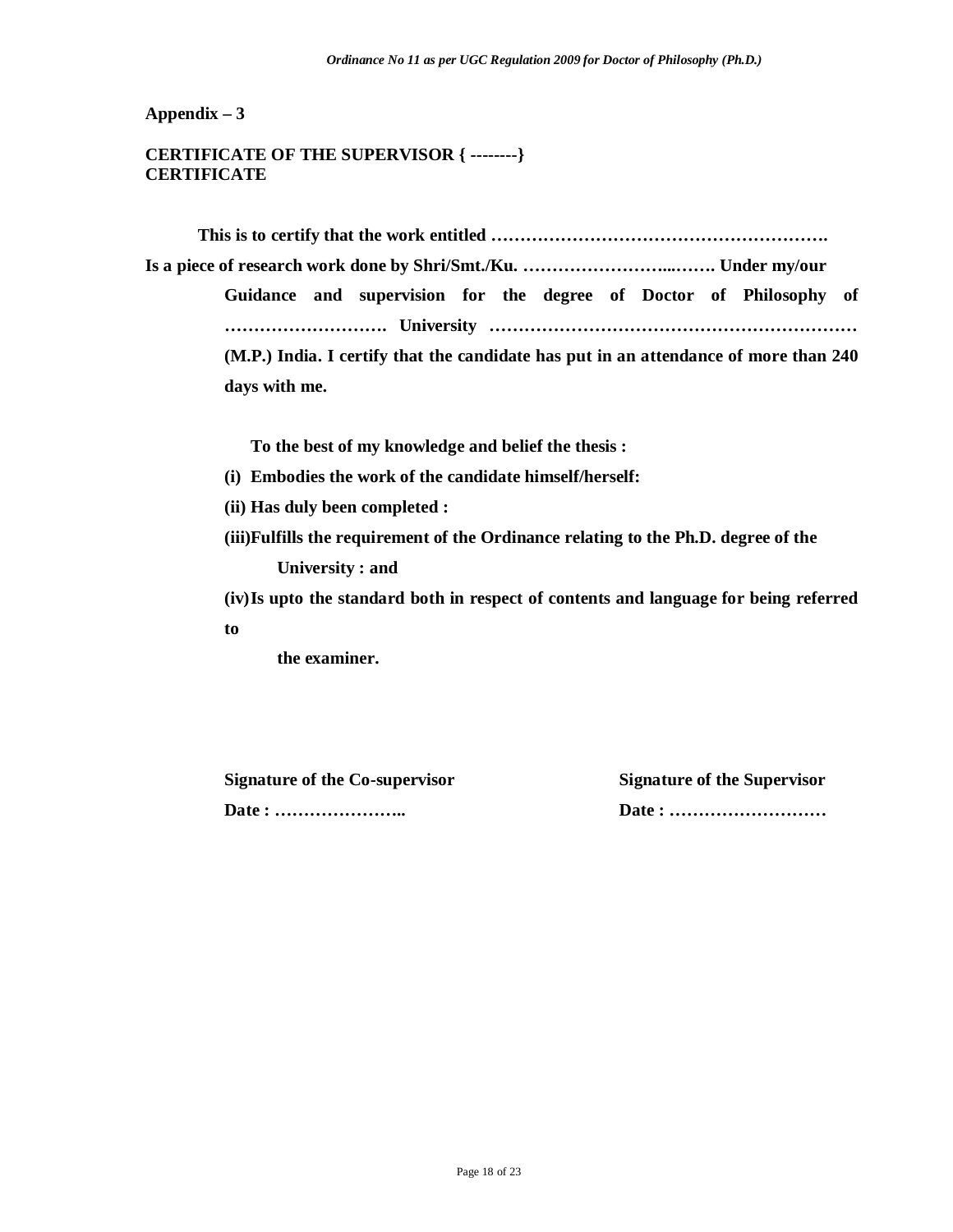## **CONFIDENTIAL PROGRESS REPORT Para – ---)**

Six monthly progress report of the research work done for the period from ……………………… To ………………………. Of the research scholar.

- 1. Name of the research scholar
- 2. Subject
- 3. Topic registered for Ph.D. Degree
- 4. Name of the Supervisor.
- 5. Name of co-supervisor(if any)

| Description of the guidance on the topic | Period with dates the Candidates has been<br>with the guide for research work (It may also<br>indicate the date of leave availed by the<br>candidate during the above period.) |
|------------------------------------------|--------------------------------------------------------------------------------------------------------------------------------------------------------------------------------|
|                                          |                                                                                                                                                                                |

Remarks of the supervisor on the work done by the candidate on topic.

Fees paid vide receipt No. …………………… Date ………………………………..

| Signature of the Supervisor                                      |  |
|------------------------------------------------------------------|--|
|                                                                  |  |
| $Place: \ldots \ldots \ldots \ldots \ldots \ldots \ldots \ldots$ |  |
|                                                                  |  |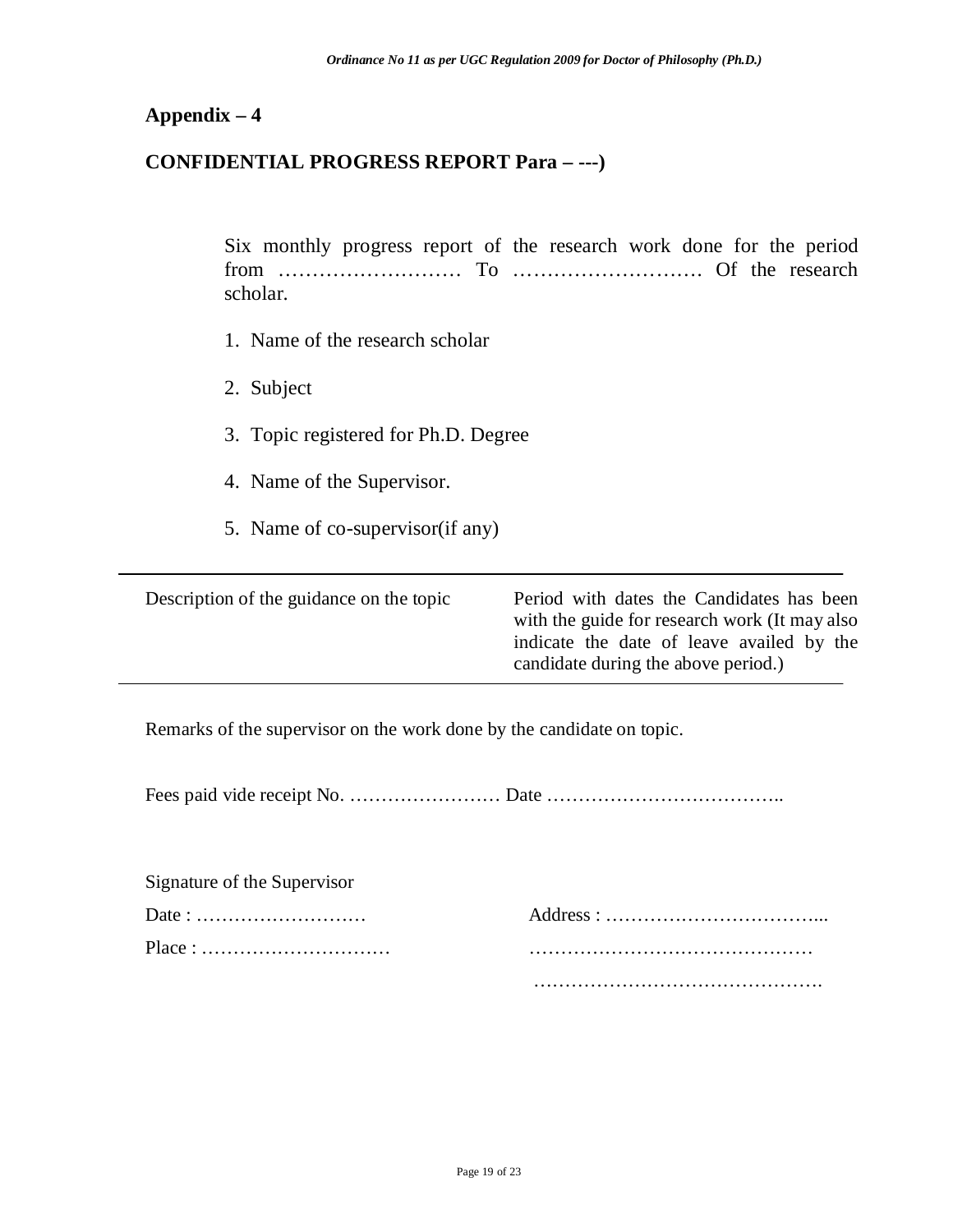## **REQUEST FOR PRE-Ph.D. PRESENTATION BASED ON DRAFT THESIS { Para ----)}**

#### **The Registrar,**

## **RAJIV GANDHI PROUDYOGIKI VISHWAVIDYALAYA, BHOPAL**

**Subject :- Request for making Pre-Ph.D. presentation based on draft thesis.**

**Reference :- Ph.D. registration letter No. ……….. detail ……………..**

**Sir,**

**With reference to above, the details of my Ph.D. thesis are given bellow:-**

- **1. Name of the candidate**
- **2. Name of supervisor and Co-supervisors**
- **3. Subject**
- **4. Place of work**
- **5. Title of thesis**

**My draft thesis is complete and I want to make Pre-Ph.D. presentation. Kindly arrange for the same.**

**Place : ……………..**

**Date : ………………. (Signature of the candidate)**

**Name and Address …………………..**

**(Signature of the Supervisor) Name and Address : ……………..**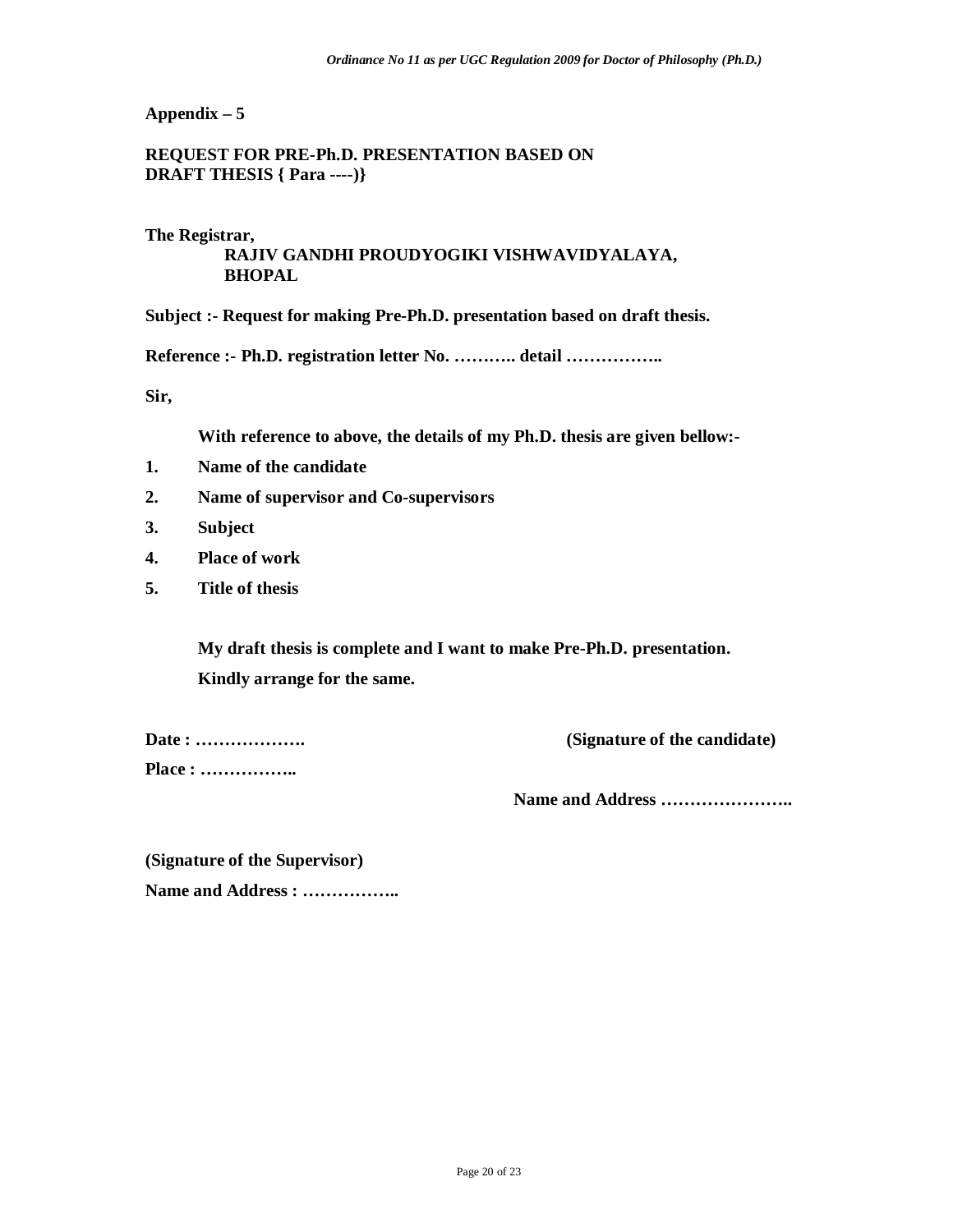## **FORWARDING LETTER OF HEAD OF INSTITUTION {Para -----)}**

The Ph.D. thesis entitled …………………………………………………………………. …………………………………………………………………………………………………….... Submitted by Shri/Smt./Ku. ……………………………………………………………………... Is forwarded to the University in three copies. The candidate has paid the necessary fees and there are no dues outstanding against him/her.

**Date : ……………..**

**Place : …………………. …….……………………………**

**(Signature of Head of institution where the candidate was registered for Ph.D. degree)**

**Name …………………………………. Seal……………………………………..**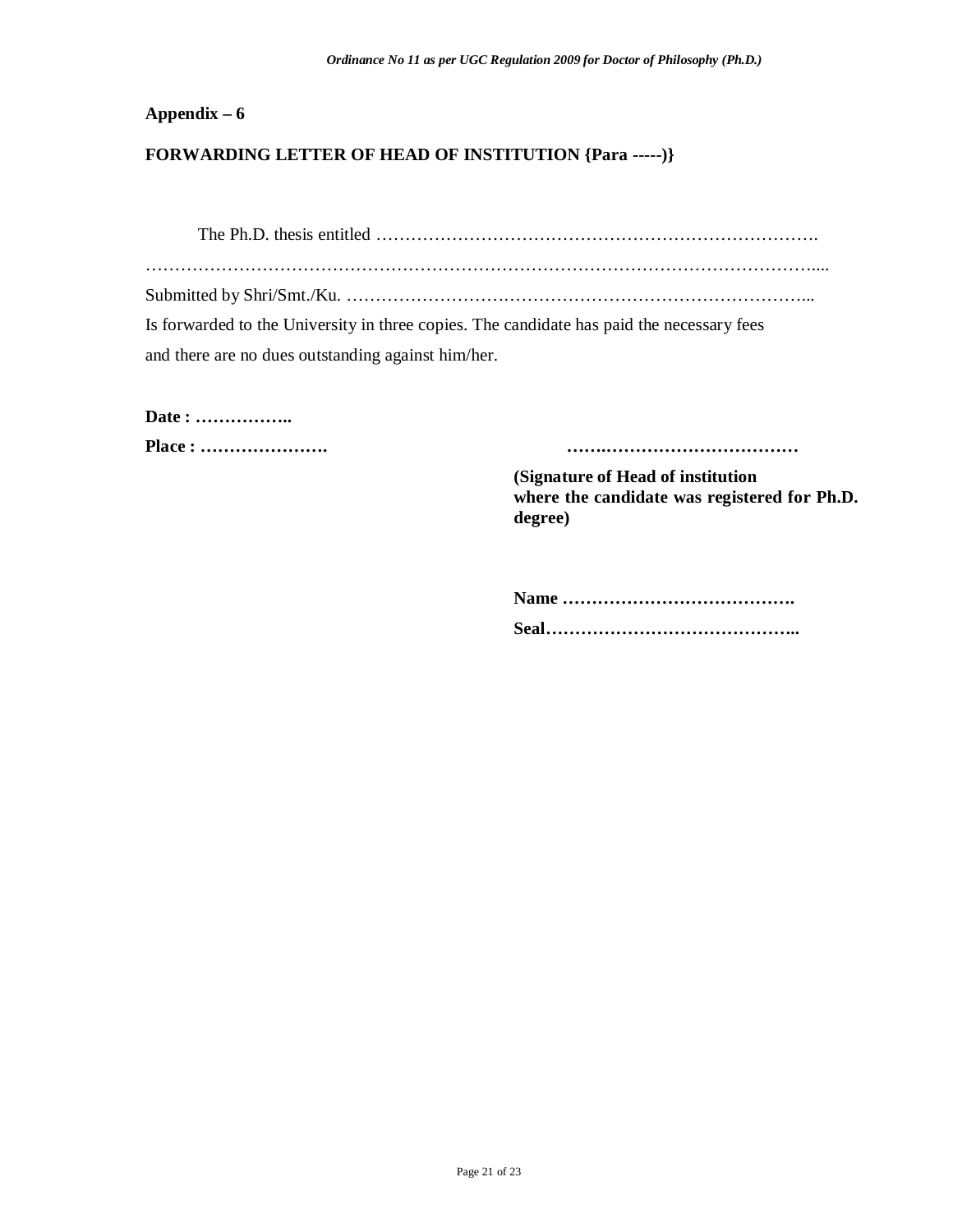## **EXAMINERS REPORT ON Ph.D. THESIS (----------)**

| 1 <sup>#</sup> | The thesis is recommended for the  |  | <b>Yes</b> | N <sub>0</sub> |  |
|----------------|------------------------------------|--|------------|----------------|--|
|                | <b>Award of Ph.D degree</b>        |  |            |                |  |
| $2.^{\#}$      | The thesis be revised on the Lines |  |            |                |  |
|                | <b>Detailed below</b>              |  |            |                |  |
| 3.             | The thesis be rejected             |  |            |                |  |

**(Please write Yes/No, as the case may be)** 

# **Thesis requiring only minor revision/s should also be covered in this category and suitable remarks detailing minor revision/s required, is/are to be enumerated.** 

## **Thesis requiring only major revision/s should be covered in this category and suitable remarks detailing the major revision/s required is/are to be enumerated** 

#### **DETAILED REPORT**

**(The examiner is requested to attach detailed report in four copies, covering also the following points)**

- **(a) It must be a piece of research work characterized either by the discovery of the facts or by a fresh approach towards the interpretation of facts. In either case it should evince the candidate's capacity for critical examination and sound judgment.**
- **(b) It must be satisfactory in point of language and presentation of the subject matter.**

**Date : ……………………… ……………………………**

**Place : …………………….. (Signature of the Examiner)**

 **Full name & Address**

**……………………………… ……………………………… ………………………………**